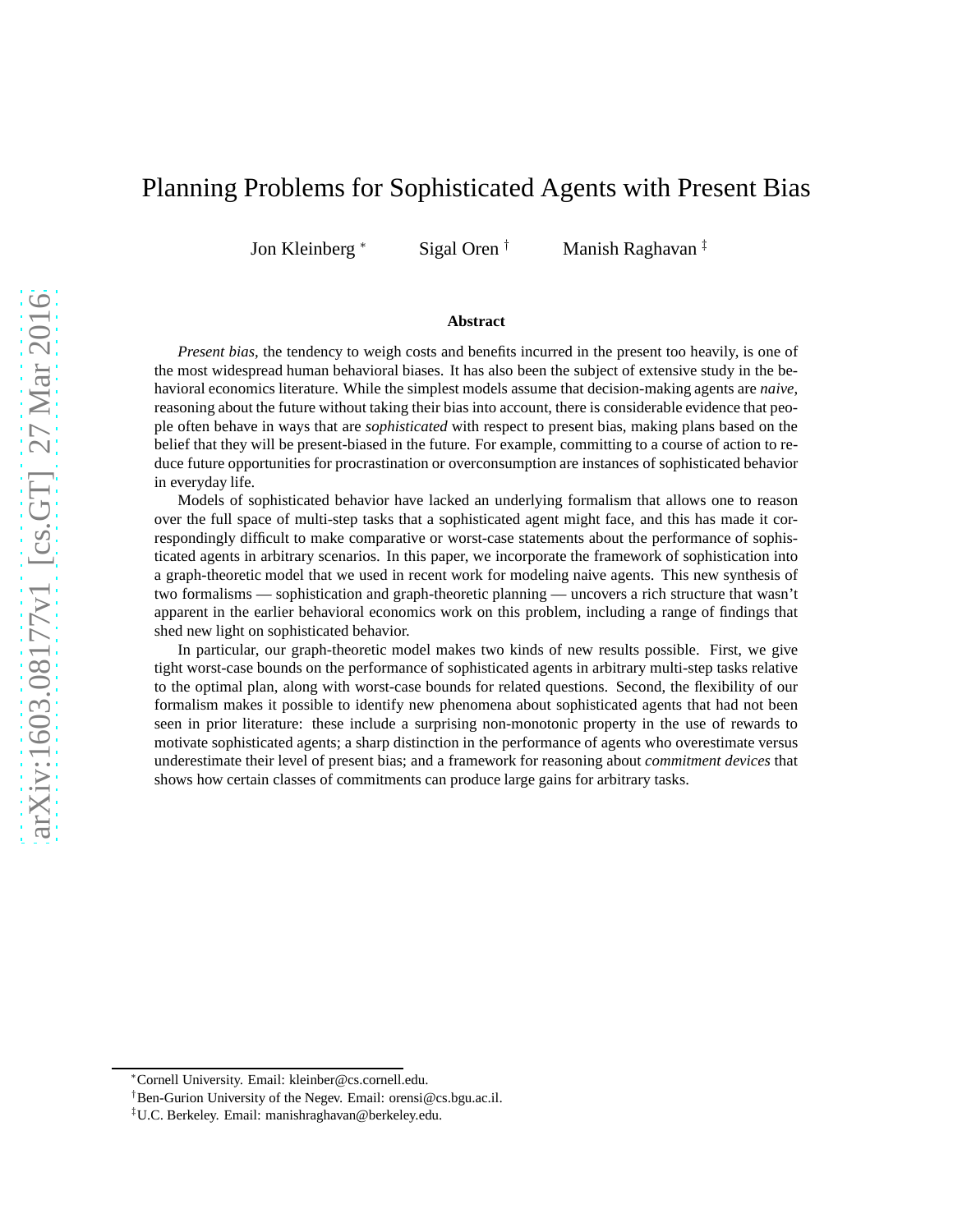# **1 Introduction**

In many everyday situations, people have a tendency to focus too heavily on costs and benefits that are incurred immediately, rather than balancing them against costs and benefits in the future. We often procrastinate, for example, because we don't feel like doing a task in the present moment, even when there are concrete reasons why doing it now would be a better decision than doing it later. Or we consume or spend too much because the immediate rewards are so salient that they outweigh greater long-term benefits.

In behavioral economics, these errors in decision-making are collectively referred to as *present bias* [\[1,](#page-18-0) [10,](#page-19-0) [11\]](#page-19-1), and they constitute one of the most widespread human behavioral biases. Due to its range of applicability, present bias has been the subject of extensive study [\[5,](#page-19-2) [3\]](#page-18-1), including both empirical and experimental components as well as theoretical models.

**Modeling Present Bias** We imagine an agent contemplating a sequence of decisions in which they incur a payoff of  $u_t$  at a point t steps into the future. Classical models of planning posit that an agent who is consistently discounting the future will value this payoff in the present step at  $\delta^t u_t$ , for a fixed parameter  $\delta \leq 1$ . This form of exponential discounting has the property that in the next step, the relative values of all payoffs look just as they did in the present step, only shifted by a factor  $\delta$ .

Most current models of present bias begin from the principle of *quasi-hyperbolic discounting* [\[7\]](#page-19-3), which for our purposes here can be described as follows. The behavior of a present-biased agent is governed not just by standard exponential discounting but also by an additional parameter  $b > 1$ . Payoffs that the agent incurs in the present step are *increased* by a factor of b relative to all others, whereas payoffs  $t \geq 1$  steps into the future continue to be reduced by  $\delta^t$ . Thus, a present-biased agent perceives the payoff  $u_0$  in the present step as  $bu_0$ , and it perceives the payoff  $u_t$  incurred t steps from now, for  $t \ge 1$ , as  $\delta^t u_t$ . This means that the present has a fundamentally different payoff structure than every other step; it is consistent with a wide range of studies showing that people view the difference between "today" and "tomorrow" in a qualitatively different way than the difference between "t days from now" and "t + 1 days from now," for any  $t \ge 1$  [\[5\]](#page-19-2).

The issues that we are interested in here emerge already when  $\delta = 1$  — i.e. when the future is not discounted, so that only the present-bias parameter  $b > 1$  is playing a role. In this paper we focus principally on the case of  $\delta = 1$  and  $b > 1$  as it allows us to separate to an extent the role of present bias from the effects of traditional exponential discounting.

**Naivete and Sophistication** Perhaps the fundamental distinction among present-bias models based on quasi-hyperbolic discounting is the contrast between *naive agents* and *sophisticated agents*, an issue brought into focus by influential work of O'Donoghue and Rabin [\[8,](#page-19-4) [9\]](#page-19-5). Naive agents weigh the present payoff more highly than future ones (by the underlying factor of  $b > 1$ ), but when planning for the future, they naively believe that they will not suffer from this bias in future steps. Sophisticated agents also weigh the present payoff more highly than future ones, but they formulate plans with the understanding that they will also experience this bias in their future decision-making.

It is useful to work through the differences between naive and sophisticated planning — and the contrast of both with optimal planning — in some simple concrete instances. We begin with two examples adapted from O'Donoghue and Rabin [\[8,](#page-19-4) [9\]](#page-19-5).

*A 2-period example.* First, suppose that a present-biased agent with bias parameter  $b > 1$  can perform a task today for a cost of 1, or they can perform it tomorrow for a cost of  $c$ , where  $1 < c < b$ . (Imagine for example, that they need to finish writing a report, and are deciding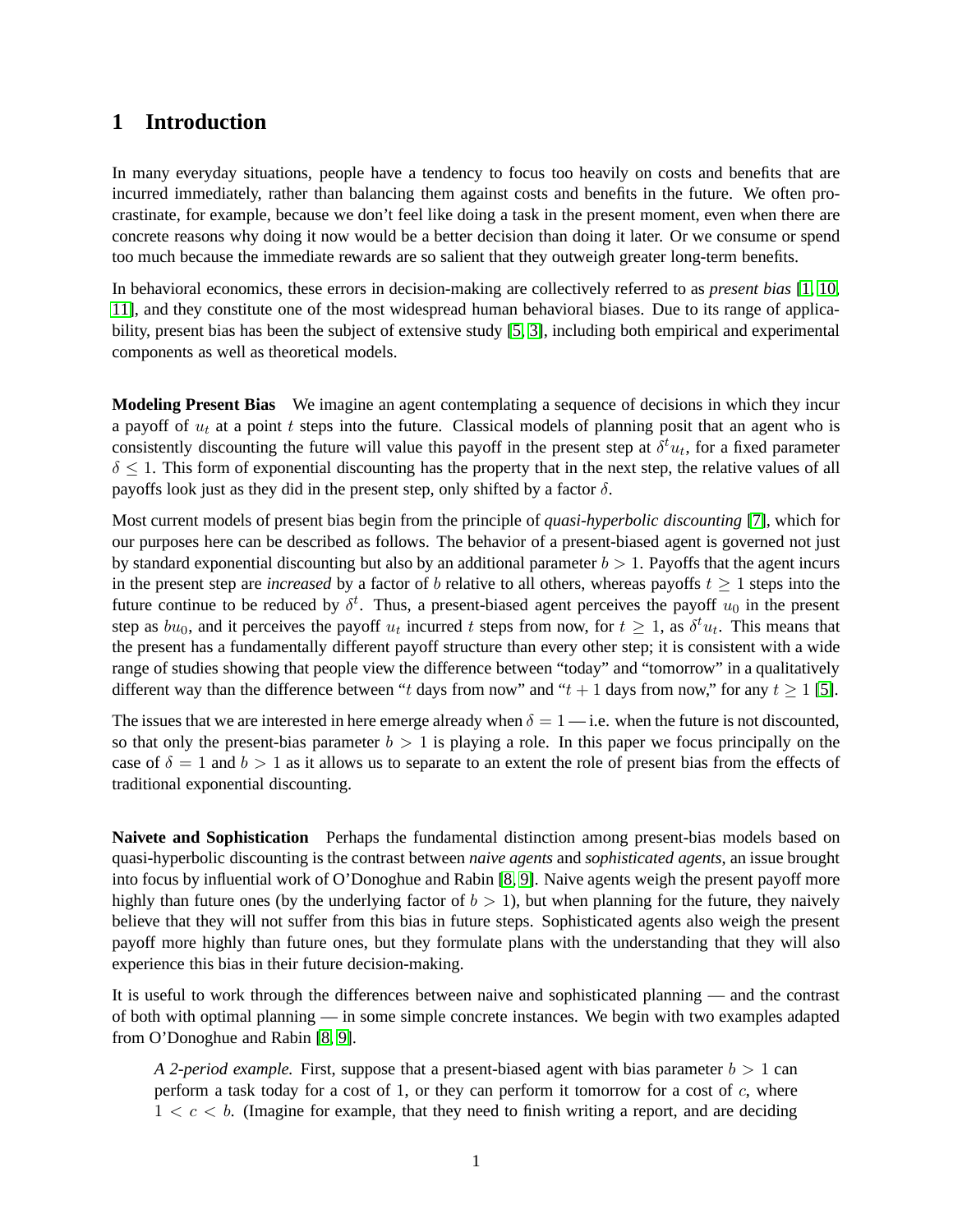on Thursday whether to do it Thursday night or Friday night; having to work late Friday night comes at a higher cost by a factor of c.) Both the naive and the sophisticated agent will reason that performing the task today comes at a perceived cost of  $b$  (since that is  $b$  times higher than its true cost, reflecting their distaste for having to do things now), while performing the task tomorrow comes at a perceived cost of  $c < b$  (the true cost without multiplication by b). As a result, both will wait and do the task tomorrow; and in this way, both are behaving suboptimally, since they could achieve a cost of  $1 < c$  by doing the task today.

There is already a crucial subtlety in the 2-period example, in that the naive and sophisticated agents are making the same sub-optimal choice but for different reasons. The naive agent's reasoning is in a sense simpler: they mistakenly believe that when tomorrow comes, they will perceive the cost of performing the task as c. The sophisticated agent knows that tomorrow they will perceive the cost as bc, but this is not part of their optimization: they want to minimize the cost as they perceive it in the present, which is  $b$  times the cost in the present period, plus the true cost in all future periods.

In this sense, the easiest way to think about the behavior of a sophisticated agent is in terms of the following metaphor from the behavioral economics literature. Imagine that when any agent — optimal, naive, or sophisticated — engages in planning over multiple time periods, the decision-making in each period is controlled by a conceptually different copy of the agent: in period  $t$ , the "period- $t$  self" reasons about what to do, and then hands off control of future decision-making to the "period- $(t + 1)$  self." The conceptual value in thinking about different selves is that for the period- $t$  self, the present is in period  $t$ , and that can induce a potentially different decision problem than the one faced by the period- $(t + 1)$  self, for whom the present is in period  $t + 1$ .

Viewed this way, the different types of agents think about cost-minimization as follows.

- An optimal agent in period  $t$  is simply trying to minimize the sum of the costs incurred by itself and all future selves (i.e. all period- $t'$  selves for  $t' \geq t$ ).
- $\bullet$  A naive agent in period t is selfish: it is also minimizing the sum of costs to its present and future selves, but through a weighted sum that values the cost to its (present) period- $t$  self a factor of  $b$ times higher. However, it naively believes that all its future selves will reason differently, and in particular as an optimal agent would. So it hands off control of future decision-making with a mistaken understanding of how this decision-making will take place.
- Finally, a sophisticated agent in period  $t$  is also selfish: it is maximizing the same weighted sum of costs to present and future selves that the naive agent is, weighing the cost to the present self a factor of b higher. However, it knows that when it hands off decision-making control to its period- $(t + 1)$ self, this period- $(t + 1)$  will also be a sophisticated agent with present-bias parameter b.

This is the sense in which the sophisticated agent can be aware of its bias but still behave sub-optimally: like the naive agent, it wants to favor its present self (by a factor of b) using an objective function that also includes the costs to future selves; but unlike the naive agent, it is realistic about the effect of its present behavior on these costs.

The distinction between naive and sophisticated agents shows up strongly in the second of our two examples.

*A 3-period example.* Now suppose that a present-biased agent can perform a task Thursday for a cost of 1, Friday for a cost of c, or Saturday for a cost of  $c^2$ ; and suppose we choose c so that  $1 < c < b < c<sup>2</sup>$ . The naive agent believes that if it waits until Friday, then its "Friday self" will behave optimally and do it right away (rather than incurring the higher cost on Saturday). Unfortunately, when Friday comes, the naive agent prefers Saturday to Friday, and so incurs a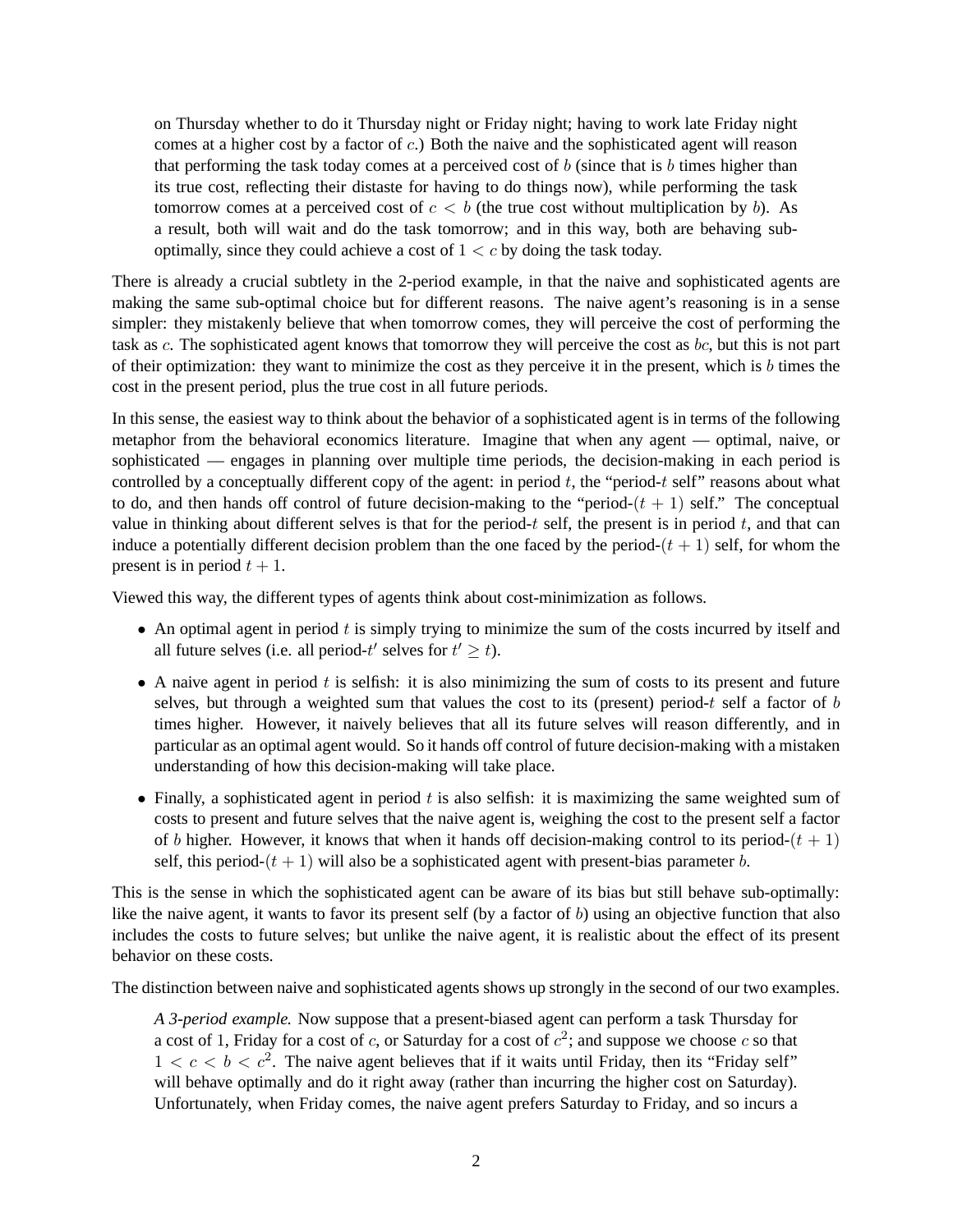cost of  $c^2$ . The sophisticated agent knows that its Friday self will face a version of our previous 2-period example and will wait until Saturday, incurring a cost of  $c^2$ . Hence on Thursday, the sophisticated agent faces the following binary choice: do the task now, for a perceived cost of  $b$  (since that is  $b$  times the true cost); or don't do the task now, in which case decision-making control is handed off to the Friday self for an eventual cost of  $c^2$ . Since  $b < c^2$ , the sophisticated agent does the task right away, which is the optimal decision. It is making this decision because it still values the cost incurred by its future selves (just at a factor of  $b$  less), and in this case the consequence of delay on its future cost is simply too high  $(c^2 > b)$  to justify delaying.

There is extensive evidence, experimentally and in everyday life, that both naive and sophisticated reasoning play a large role in different contexts [\[5,](#page-19-2) [3\]](#page-18-1). We see the effects of naive reasoning when people repeatedly push off a task into the future, always assuming that they'll get to it soon. We see the effects of sophisticated reasoning, for example, when people lock themselves into savings plans that make changes costly, or when they spend effort to eliminate distractions from their work environment in order to reduce opportunities for procrastination.

However, the complexity of sophisticated agent behavior has meant that the range of existing theoretical results on the problem have in many cases required different, distinct formulations and analyses. As a result, despite the long history of work on modeling sophisticated behavior theoretically, it has been a challenge to speak in general about a sophisticated agent facing an arbitrary multi-step task, and to quantify over the set of all such tasks so as to be able to make comparative statements or worst-case guarantees.

To take some stark examples of the limitations in our knowledge, there has not been a framework to answer questions such as the following: How bad can a sophisticated agent's performance be relative to the optimum, for an arbitrary planning problem? How does the worst-case performance of a naive agent compare to the worst-case performance of a sophisticated agent? Are there small systematic ways of modifying a task to make it more favorable to the behavior of a sophisticated agent?

<span id="page-3-1"></span>**A Graph-Theoretic Model for Sophisticated Agents** Our goal in the present work is to explore a framework capable of producing precise guarantees about the performance of sophisticated agents in general settings. For this purpose, we employ a graph-theoretic model of planning with present bias introduced in recent work by two of the authors of the present paper [\[6\]](#page-19-6). In this earlier work, we used it to analyze naive behavior, and here we extend it to analyze sophisticated behavior, as well as common generalizations of the two. Given the major differences between naive and sophisticated behavior, the first issue is to adapt the graph-theoretic model itself; following this, we will see that the underlying questions about agent behavior become fundamentally different in the naive and sophisticated cases, and reveal a range of new phenomena.

<span id="page-3-2"></span>

<span id="page-3-0"></span>Figure 1: A present-biased agent must choose a path from s to t, where c is slightly smaller than  $b$ .

First, the model itself has the following simple but expressive structure. There is a directed acyclic graph G, with costs on its edges, representing an implicit state space underlying an agent's set of future decisions.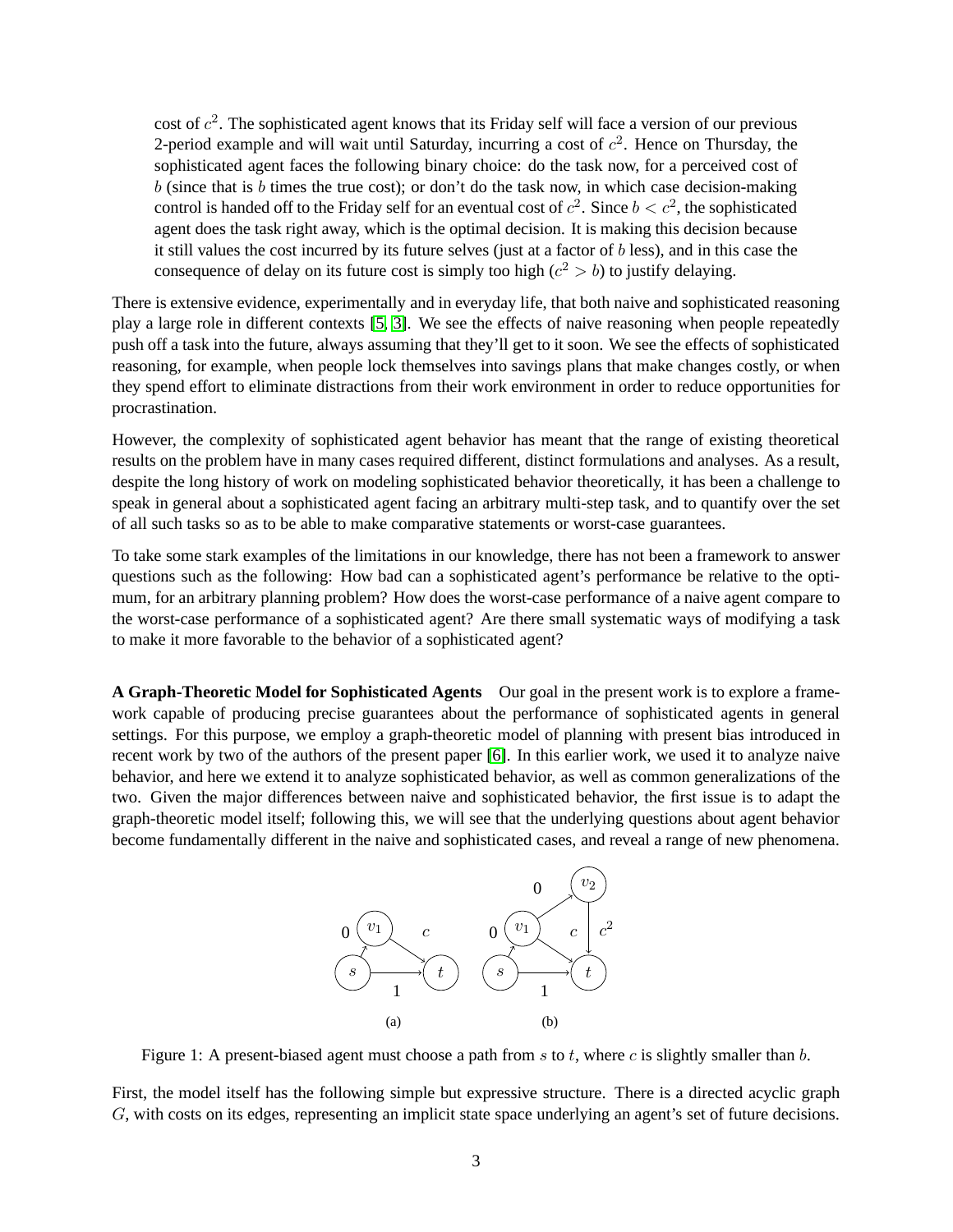The agent must travel from s to t in the graph  $G$ , and it seeks an s-t path that will minimize its cost in doing so. The complication is that when the agent is at a node  $v$ , the costs of all edges out of  $v$  are multiplied up by a factor  $b > 1$ . This increase in the costs out of the current node captures the effect of present bias: the cost the agent is about to incur, due to its upcoming step out of  $v$ , appears to be larger than it did when viewed from elsewhere in the graph.

It is useful to adapt the language of present and future selves to the graph-theoretic context. When the agent at node v decides to follow an edge to node w, it is handing off decision-making control from its "node-v self" to its "node-w self." The naive agent believes (mistakenly) that the node-w self will plan a minimumcost path to the target node t. The sophisticated agent correctly understands that the node-w self will also be a sophisticated present-biased agent. It therefore chooses this next node  $w$  with this consideration in mind, to minimize b times the cost of the immediately next edge (the cost to its present self, scaled up by b) plus the cost of all remaining edges on the path that its future selves will collectively construct.

As an illustration, we can easily encode the two O'Donoghue-Rabin examples discussed earlier via the two small graphs in Figure [1.](#page-3-0) In Figure [1a,](#page-3-1) representing the 2-period example, the direct edge from s to t corresponds to performing the task immediately, while moving from s to  $v_1$  corresponds to waiting until tomorrow to do the task. In Figure [1b,](#page-3-2) representing the 3-period example, the direct edge from  $s$  to  $t$  again corresponds to performing the task immediately, while moving to  $v_1$  corresponds to waiting until (at least) Friday, and continuing on to  $v_2$  corresponds to waiting until Saturday. The reader can check that optimal, naive, and sophisticated agents solve their respective path-planning problems on these two graphs as they do in the examples. For example, the sophisticated agent in Figure [1a](#page-3-1) will move to  $v_1$ , since from s it perceives this path as costing  $c < b$ ; but the sophisticated agent in Figure [1b](#page-3-2) will reason that its  $v_1$ -self will move to  $v_2$ , for an eventual cost that it perceives as  $c^2 > b$ , and so its s-self will move directly to t.

**Overview of Results: Cost Ratios** We are thus bringing together two formalisms, integrating the notion of sophisticated behavior in present-biased agents [\[8,](#page-19-4) [9\]](#page-19-5), into the graph-theoretic model of present-biased planning [\[6\]](#page-19-6). This synthesis turns out to uncover a rich structure that wasn't apparent in the long line of earlier behavioral economics work, including a range of findings that shed new light on sophisticated behavior.

We first consider the question of worst-case guarantees for sophisticated agents. The 2-period example (rendered in graph-theoretic terms in Figure [1\)](#page-3-0) shows that when  $c$  approaches  $b$  from below, the sophisticated agent is doing a factor of b worse than optimal. Let us call this the *cost ratio*: the ratio of the biased agent's cost to the optimal cost. Can we find examples with cost ratios that are worse than in this simple structure?

In fact, we can't: in every graph instance, the cost incurred by the sophisticated agent is at most a factor of b worse than the optimal cost. This tight bound is independent of the size of the graph; given that the cost incurred by a naive agent can be exponentially worse in the size of the graph [\[6\]](#page-19-6), this is a first striking indication of the power of sophistication in general instances.

We then consider the same question for a common generalization of naivete and sophistication — the notion of *partial naivete* introduced in O'Donoghue and Rabin's work [\[9\]](#page-19-5). A partially naive agent is aware of its present bias, but might be wrong about the value of its parameter  $b$ ; in particular, it may believe its bias parameter to be  $b' \neq b$ , and to plan based on the assumption that the parameter is  $b'$ . Thus, a sophisticated agent has  $b' = b$ , (because it knows its true bias) while a naive agent has  $b' = 1$  (because it believes that it has no bias). How does the worst-case performance of a partially naive agent vary in the value of  $b'$ ?

<span id="page-4-0"></span><sup>&</sup>lt;sup>1</sup>O'Donoghue and Rabin consider only the case of  $b' \leq b$ , when agents underestimate their present bias, as naive agents do in an extreme sense. But the case of  $b' > b$  is interesting as well, and forms a powerful contrast as we will see.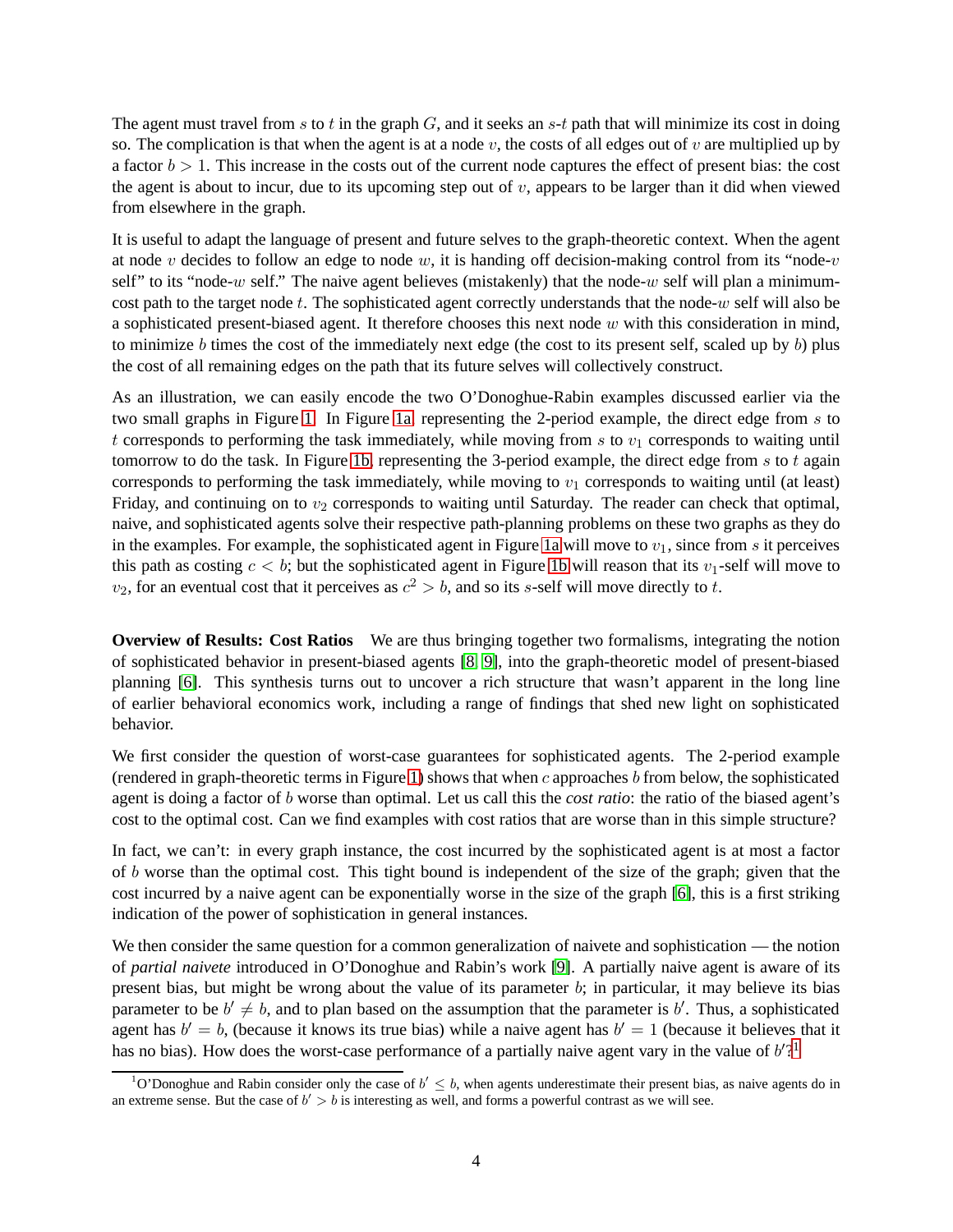We show that there is a surprisingly sharp transition in performance as we vary  $b'$ , with the fully sophisticated case  $b' = b$  forming the boundary of the transition. Specifically, agents who are *pessimistic*, believing that they overweight costs by a factor of  $b' > b$ , have a worst-case cost ratio of at most  $b'$ ; but *optimistic* agents, who believe that they overweight costs by a factor less than b, can perform as badly as naive agents, with an exponential cost ratio.

**Overview of Results: Rewards and Commitment Devices** We next consider extensions of the basic model that incorporate rewards in addition to costs, again finding new phenomena in sophisticated behavior.

First, we consider the case in which the agent is not required to reach the target node  $t$ ; instead, there is a reward R at  $t$ , and the agent collects the reward only if it reaches  $t$ . The agent thus faces the question both of *whether* to attempt to reach t, and if so then which path to follow. Naive agents will sometimes start on a path to t and then give up partway through the path, but a sophisticated agent will never do this; because it correctly predicts its future decision-making, it is able to determine ahead of time whether it will be able to get from  $s$  to  $t$  or not.

Despite this, it turns out to be quite complex to understand the set of *feasible rewards* that will cause a sophisticated agent to travel from s to t. In particular, we discover a novel Braess-Paradox-like phenomenon: there are instances in which the agent will decide to traverse the graph for a reward  $R$ , but will decide not to traverse the graph for a certain larger reward  $R' > R$ . This surprising but direct consequence of sophistication does not appear to have analogues in the prior literature on present bias. The intuition behind this phenomenon is that increasing the reward can make parts of the graph traversable to one of the agent's future selves that previously were not traversable, and this can lead an earlier self to perceive a higher cost. This non-monotonicity implies that the set of feasible rewards does not necessarily form a connected set. In fact, we show how to construct instances for which the set of feasible rewards consists of exponentially many disjoint intervals.

We also consider the "pure reward" case in which an agent is seeking to collect rewards, rather than to minimize costs, throughout its traversal of the graph. This is easily modeled in our framework by simply having the edge weights in our directed acyclic graph G correspond to rewards rather than costs; as before, the agent seeks a path in  $G$  from  $s$  to  $t$ , but the goal is now to traverse as much edge weight as possible. O'Donoghue and Rabin [\[8,](#page-19-4) [9\]](#page-19-5), had observed that there are cases where sophisticated agents tend to do badly at collecting rewards in particular and we find this effect borne out and generalized to arbitrary instances in the graph-theoretic model: there are instances on which a sophisticated agent will collect an exponentially small fraction of the optimal reward. Interestingly, we also show that naive agents always collect at least a  $1/b$  fraction of the optimal reward, a striking reversal of the relative worst-case performance between sophistication and naivete when the goal is gaining reward rather than minimizing cost.

Given that sophisticated agents can have very bad worst-case behavior in this reward-seeking case, it is a natural setting to model the power of different kinds of *commitment devices* for improving their outcomes. Commitment devices are familiar from both laboratory settings and everyday experience as mechanisms to intentionally limit future options and thus cut down opportunities for sub-optimal behavior [\[2\]](#page-18-2). (A common example is via commitments to physical fitness program [\[4\]](#page-19-7)). Given our current model, we can ask how powerful such commitment devices may be in reducing the effects of present bias with sophistication, and how they can best be constructed.

In our setting, we can model commitment devices through operations that represent a controlled ability to modify the graph instance at the outset. We show that such commitment devices have a powerful ability to reduce the worst-case in reward-seeking instances, through results showing roughly that every instance has a small modification that reduces the exponential worst-case to something much smaller. Perhaps most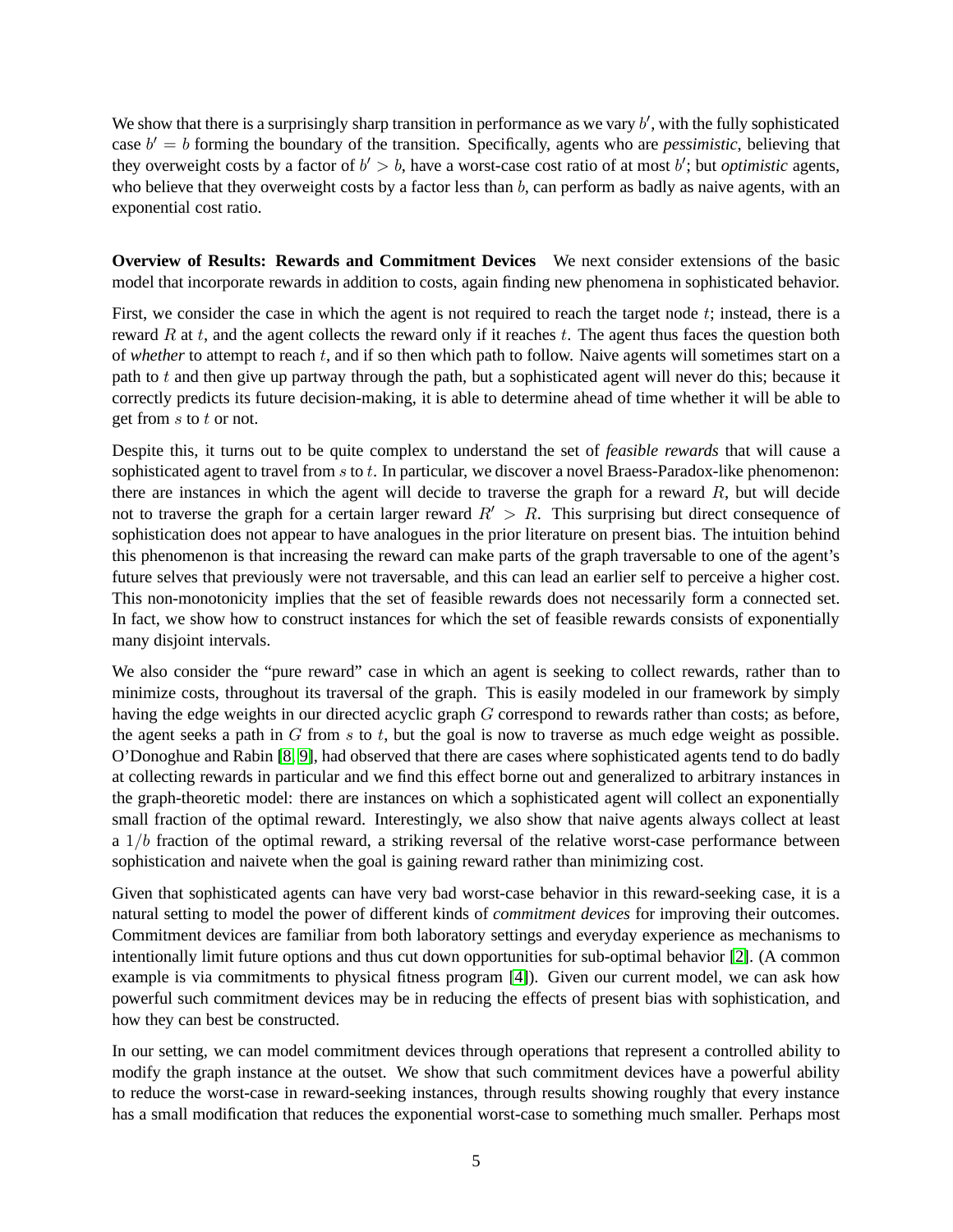interesting among these is the fact that in any reward-seeking instance, and for any  $\varepsilon > 0$ , it is possible to remove at most an  $\varepsilon$  fraction of the edges and bring the sophisticated agent's performance on the modified graph to within a factor of  $\Omega(n^{-\epsilon/2})$  of optimal — an exponential improvement in the general worst-case guarantee compared to the performance on the unmodified graph.

### **2 Behavior of Sophisticated Agents and the Cost Ratio**

A sophisticated agent plans similarly to a naive agent with present bias, but the sophisticated agent takes into account the fact that its future selves will also exhibit present bias. This means that in order to compute the path that it plans to take, it first computes the path that its future self will take starting from each subsequent node in the topological ordering of the underlying directed acyclic graph G. Formally, we can use the following recursive formula to define the cost  $C_s(u)$  of the path taken by a sophisticated agent with present-bias parameter  $b$ , starting from a node  $u$ :

$$
C_s(u) = c(u, S_s(u)) + C_s(S_s(u))
$$
 where  $S_s(u) = \underset{v:(u,v) \in E}{\text{argmin}} b \cdot c(u, v) + C_s(v)$ .

Note that the path that the agent will take can be computed in polynomial time as the graph is a DAG and  $C_s(u)$  only depends on vertices that come after u in the topological ordering of G.

To get a better understanding for the complexity of a sophisticated agent's behavior, it is useful to go over an example that illustrate some non-obvious consequences of sophistication. In particular, consider the graph in Figure [2,](#page-7-0) where we will show how an agent with present bias  $b = 1$  or  $b = 10$  will traverse the same path, but an agent with a present bias  $b = 2$  strictly between them will traverse a different path. We note that this is a contrast with naive agents, where the set of all  $b$  for which an agent traverses traverses a given path  $P$ forms an interval [\[6\]](#page-19-6).

To understand where this non-monotonic phenomenon comes from, we observe that for  $b = 1$ , the agent acts optimally and takes the  $s \to u \to t$  path. However, for other values of b, we have the following:

- When  $b = 2$ , the sophisticated agent creates a different plan by reasoning about its future selves and their perceived costs as follows. It finds that at v, the perceived cost of going from v to t is  $b \cdot 5 = 10$ , while the perceived cost of taking the  $v \to w \to t$  path is  $b \cdot 0 + 49 = 49$ . Thus, with  $b = 2$ , the agent standing at  $v$  would go directly from  $v$  to  $t$ . The sophisticated agent knows this while standing at s, so when computing a path from s, it calculates that the perceived cost of the  $s \to u \to t$  path is  $b \cdot 3 + 2 = 8$ , while the perceived cost of the  $s \to v \to t$  path is  $b \cdot 1 + 5 = 7$ . This means that it chooses the  $s \to v \to t$  path.
- When  $b = 10$ , the agent does something different from v, its perceived cost of taking the  $v \rightarrow t$ path is  $b \cdot 5 = 50$ , while its perceived cost of taking the  $v \to w \to t$  path is  $b \cdot 0 + 49 = 49$ . Thus, if it reached v, it would take the  $v \to w \to t$  path. Knowing this, when choosing a path from s, its only options are  $s \to u \to t$ , which has perceived cost  $b \cdot 3 + 2 = 32$ , and  $s \to v \to w \to t$ , which has perceived cost  $b \cdot 1 + 49 = 59$ . Thus, it chooses to follow the  $s \to u \to t$  path — as the optimal agent did, but for different reasons.

#### **2.1 General Bounds on the Cost Ratio**

A first natural question to ask is to compare the performance of sophisticated agents relative to optimal ones (who will simply take the shortest path). In the introduction we have seen an example (Figure [1a\)](#page-3-1) in which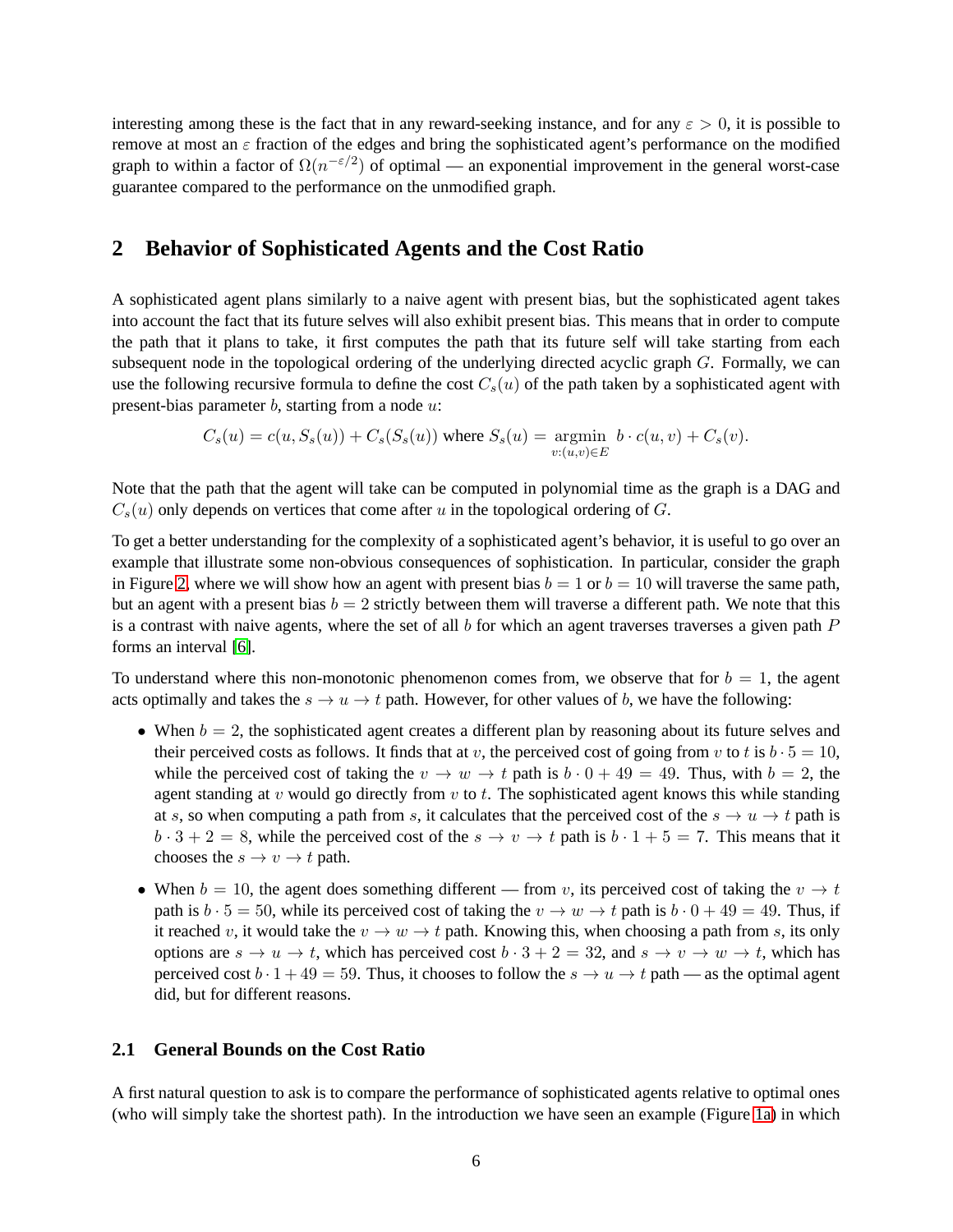

<span id="page-7-0"></span>Figure 2: Graph G for which the paths for  $b = 1$  and  $b = 10$  are the same, but different from the path for  $b=2$ 

the cost ratio between the cost exhibited by a sophisticated agent and the shortest path can be b. Here we show that this cost ratio is indeed the worst attainable. This is in contrast to the cost ratio for naive agents, which in the worst case can be exponential in the graph size.

#### <span id="page-7-1"></span>**Theorem 2.1** *The cost ratio for a sophisticated agent is at most* b*.*

**Proof:** Denote the cost of the optimal (i.e. min-cost) path from u by  $C<sub>o</sub>(u)$  and the node that follows u on the optimal path by  $S<sub>o</sub>(u)$ . We use induction on the height of a node, defined as the number of edges in the longest unweighted path from the node to t.

**Inductive hypothesis:** For a node u with height k,  $C_s(u) \leq b \cdot C_o(u)$ .

**Base case:** For a node u of height 1,  $C_s(u) = C_o(u) \leq b \cdot C_o(u)$ , as the sophisticated agent will take the optimal path when there are no paths to the goal longer than one step.

**Inductive step:** For a node u with height  $k + 1$ , let  $v_s = S_s(u)$  and let  $v_o = S_o(u)$ . By definition, if the sophisticated agent chose to go to  $v_s$  from u instead of  $v_o$ , that means that  $b \cdot c(u, v_s) + C_s(v_s) \leq$  $b \cdot c(u, v_o) + C_s(v_o)$ . Since  $b > 1$  and by definition  $C_s(u) = c(u, v_s) + C_s(v_s)$ , this implies that  $C_s(u) \leq$  $b \cdot c(u, v_o) + C_s(v_o)$ . Recall that by the induction hypothesis we have that  $C_s(v_o) \leq b \cdot C_o(v_o)$ . Thus we have that  $C_s(u) \leq b \cdot c(u, v_0) + b \cdot C_o(v_0) = b \cdot C_o(u)$ .  $\Box$  In the introduction we already observed that there are instances in which a sophisticated agent is doing significantly better than a naive agent, and now we have a strong worst-case guarantee for the cost ratio for a sophisticated agent. Given this, one might suspect that sophisticated agents are always better off than naive ones in every instance. In fact, this is not the case; we now show that there are instances in which a naive agent can do better than a sophisticated one by a factor arbitrarily close to b. (Note that that by Theorem [2.1,](#page-7-1) it cannot exceed b.)

**Claim 2.2** *There are instances on which the cost incurred by a sophisticated agent can exceed the cost incurred by a naive agent by a factor arbitrarily close to* b*.*

**Proof:** Figure [3](#page-8-0) shows how to construct such an instance. In the figure, we will think of x as very large relative to b, and  $\varepsilon$  as very close to 0; at the end, we will let these parameters go toward their limits.

At the beginning, the naive agent perceives that the cost of the path  $s \to u \to t$  is  $bx + 1$  and the perceived cost of the path  $s \to w \to t$  is  $bx + b - 2\varepsilon$ , so it chooses to go to u. Once at u, it chooses the path  $u \to v \to t$  instead, for a total incurred cost of  $x + b - \varepsilon$ . The sophisticated agent, however, understands that once it reaches  $u$ , it will proceed to v instead of t. Therefore, its perceived cost of a path going through u is  $bx + b - \varepsilon$ , while the perceived cost of going through w is  $bx + b - 2\varepsilon$ . Therefore, it takes the path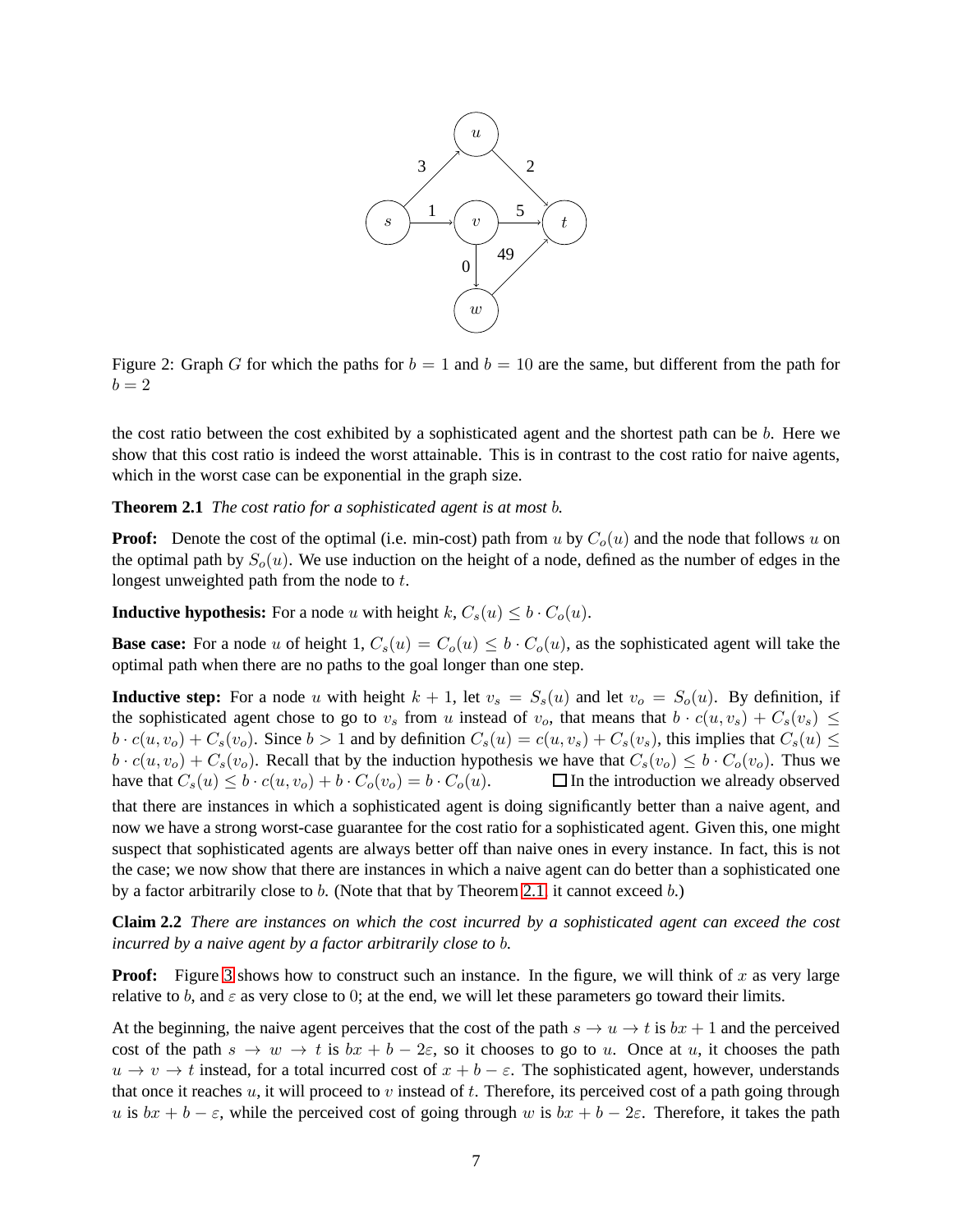$s \to w \to t$  for a total cost of  $bx + b - 2\varepsilon$ . The ratio of the sophisticated agent's cost to the naive agent's cost is therefore  $(bx+b-2\varepsilon)/(x+b-\varepsilon)$ . Hence, in the limit as x approaches infinity this ratio approaches  $\Box$ b.



<span id="page-8-0"></span>Figure 3: Worst-case ratio for the cost of a sophisticated agent relative to a naive agent

#### **2.1.1 Partially Naive Agents**

Next, we observe that quantifying the cost ratio is interesting not only for sophisticated agents but also for agents that are *partially naive*. Following O'Donoghue and Rabin [\[9\]](#page-19-5), these agents are characterized by two parameters: they have a true present-bias parameter of b, but they act based on a belief that their present-bias parameter is b'. For sophisticated agents we have that  $b' = b$ , while for partially naive agents we have  $b' \neq b$ . DellaVigna [\[3\]](#page-18-1) summarizes several lines of evidence that most people are partially naive, in the sense that they are optimistic about their present bias  $(b' < b)$ . In [A](#page-20-0)ppendix A we show that, in fact, optimistic agents do not outperform naive agents in the worst case, and they can have exponential cost ratio. The situation is very different for partially naive agents who are pessimistic  $(b' > b)$ ; their cost ratio is bounded by b'.

Thus, there is an exponential transition in the worst-case cost ratio as we vary the partial naivete parameter  $b'$ , with the case of sophistication  $b' = b$  forming the boundary of the transition.

# **3 Motivating an Agent to Reach the Goal**

We now adapt the model to consider cases in which a sophisticated agent must decide whether or not the task is worth completing. We place a reward  $R$  at the goal vertex  $t$ , and the agent will only choose to continue towards the goal if the reward at t is at least as large as the perceived cost of reaching t. At each node, the agent chooses its path as before, but it also has the ability to *abandon* the traversal toward  $t$  at any point if the perceived cost is higher than the reward. Furthermore, the agent engages in sophisticated reasoning as before, and so it can determine for each future node  $v$  in  $G$  whether or not it would abandon its traversal if it were at  $v$ , and it will avoid plans that take it to nodes at which it would abandon the traversal.

We can perform this reasoning to identify the nodes where the traversal of  $G$  will be abandoned, working backward over a topological ordering of G. We give the details via an algorithm in the proof of the following claim.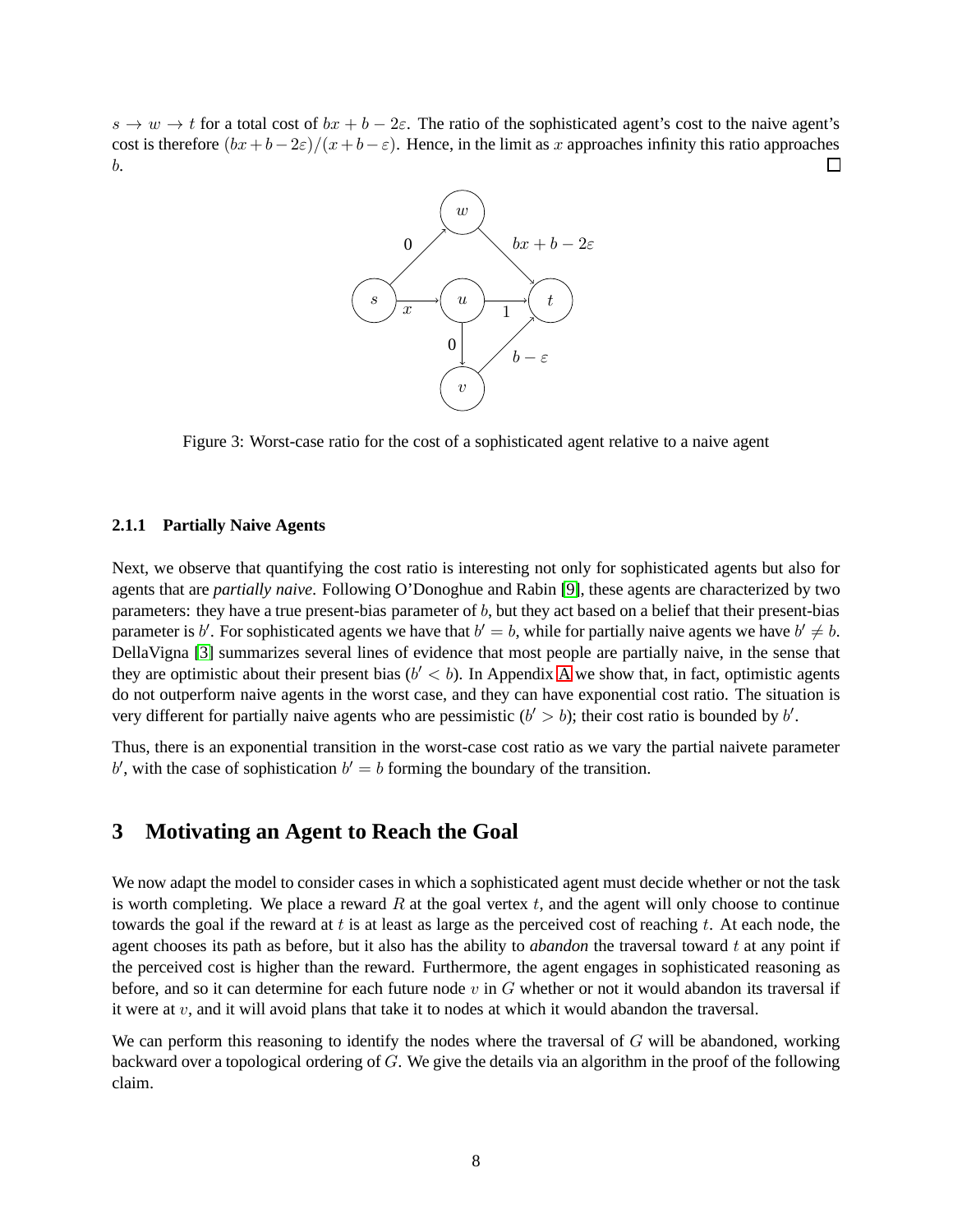**Claim 3.1** *Given a graph* G *and a reward* R *placed on* t*, we can determine in linear time whether or not the agent will reach* t*, and if so, which path it will take.*

**Proof:** Finding the path an agent takes through G can be done by a two-phase process. In the first phase, we iteratively determine, for each node  $v$ , whether or not the agent would abandon the traversal starting from v. We prune all the nodes for which the agent would abandon the traversal. Second, in the pruned graph,  $G'$ , the agent will take the same path as agent would take in  $G'$  without considering a reward. As any vertex/edge not pruned by this process can be freely used by the agent, the agent will choose between them as it does in the absence of a reward.

To prune the graph, we iterate over the vertices in reverse topological order. For each vertex  $v$  and each edge e originating from it we can compute the perceived cost of a path that the agent will take; since the subgraph starting from  $v$  is already pruned this path will be simply the path that an agent will traverse without rewards. If this perceived cost is greater than  $R$  then the edge is pruned. If all the outgoing edges of a vertex are pruned, we prune the vertex as well.  $\Box$ 

In this section we consider two types of questions regarding the model with a reward at the target node  $t$ . In Section [3.1](#page-9-0) we ask, given a graph  $G$ , which rewards will motivate the agent to reach  $t$ , and how different rewards change both the agent's decision to traverse the graph and the path the agent follows. In particular, we show that the minimum reward required for motivating a sophisticated agent to reach  $t$  is at most  $b$  times the minimum cost of a path in the absence of a reward; and moreover, the number of different paths the agent takes as we vary the reward  $R$  can be exponential. In Section [3.2](#page-12-0) we consider further modifications to the graph as a means of motivating the agent to reach  $t$ . Specifically, we consider two methods for modifying the graph: (i) deleting edges, where we show that a minimal subgraph motivating the agent to reach  $t$  must be a path; and (ii) adding internal rewards on the edges, which we show is less powerful than edge deletion by a factor of at least 2. We conclude this section by some open questions about rewards.

#### <span id="page-9-0"></span>**3.1 Traversable Rewards**

For the remainder of this section, we let  $R^{\min}$  denote the minimum reward needed to motivate a sophisticated agent to reach  $t$  in the graph  $G$ . Before turning to our results, we note the example in Figure [4,](#page-10-0) which shows that the reward  $R^{\min}$  might motivate an agent to take a path other than the optimal one. The optimal path,  $s \to u \to t$ , would require a reward of 6 to motivate the agent to follow it in isolation. However, the full graph is not traversable for a reward of 6, since at u, the agent would prefer to follow the  $u \to v \to t$ path, which has perceived cost 3. Note that the agent would not continue from  $w$  for a reward of 6, as the perceived cost of going from w to t is 10. For a reward of 7, however, the agent would be willing to follow the  $s \to u \to v \to t$  path, and thus,  $R^{\min} = 7$ . For a reward of 10, the agent is now willing to go from w to t. From v, it would choose the  $v \to w \to t$  path over the  $v \to t$  path since it has a lower perceived cost. As a result, from u, the perceived cost of going to v is 5 (because it knows that from v it would proceed to w), while the perceived cost of going directly to t is  $b \cdot 2 = 4$ . This means that the agent follows the  $s \to u \to t$ path.

Even though the minimum reward required to motivate the agent to traverse the graph can be greater than the reward required to motivate the agent to follow the optimal path in isolation, we show that this minimum reward is at most b times the cost of the optimal path. Specifically, we prove the following result :

<span id="page-9-1"></span>**Theorem 3.2** *Let* R *be the minimal reward required to motivate a sophisticated agent to reach* t*. Then,*  $R \leq b \cdot C_o(s)$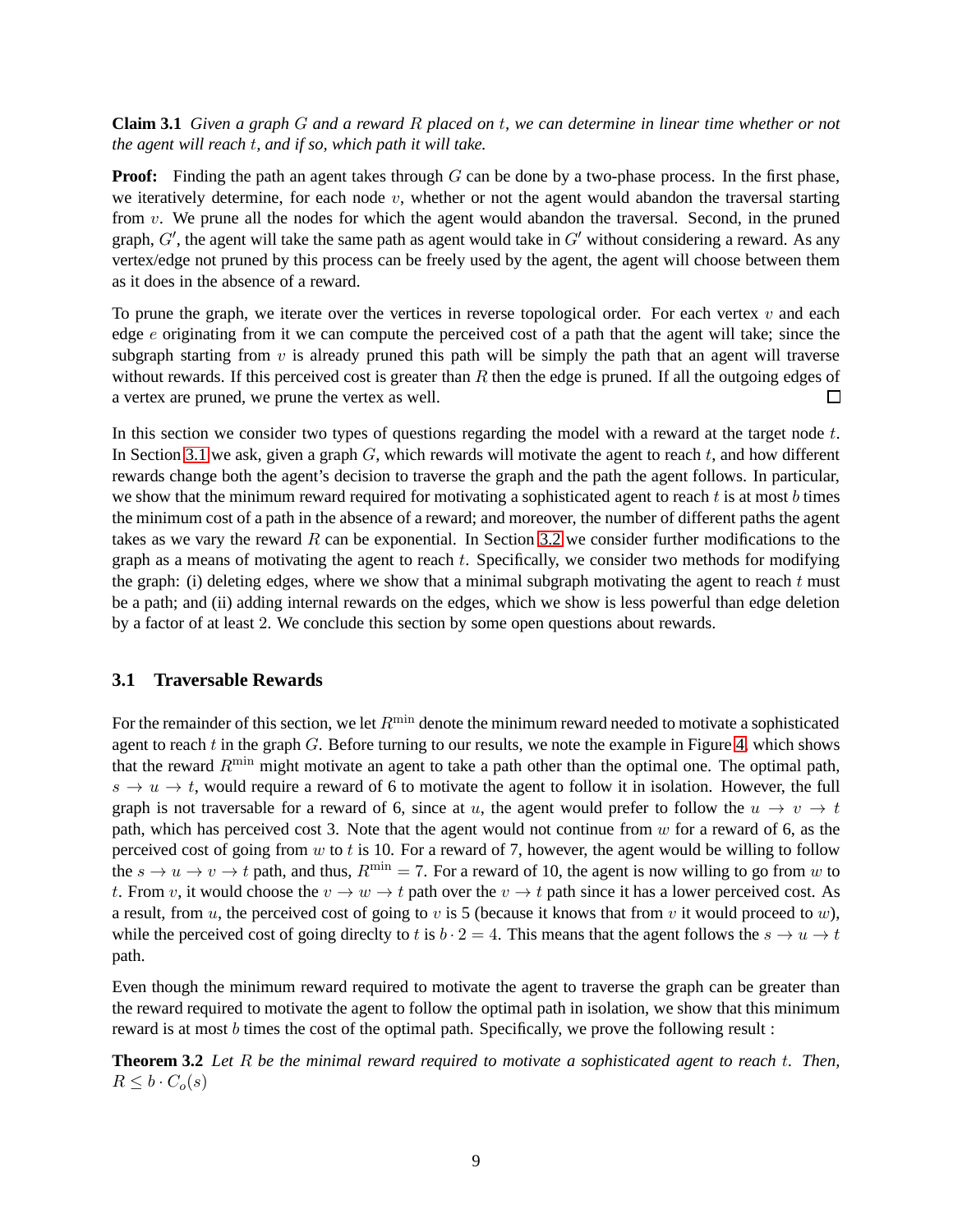

<span id="page-10-0"></span>Figure 4:  $R^{\text{min}}$  may be larger than the minimum reward required to traverse any path in isolation.

**Proof:** First, we observe that finding a path when there is a reward is equivalent to removing all vertices and edges from  $G$  that would be abandoned by the agent, and then finding a path in this subgraph  $G'$ . This is because the agent ignores any vertices or edges that would lead to abandonment, but it still follows the same formula of choosing the successor vertex that minimizes the perceived cost.

We proceed by induction on the height of the vertex, proving that at any vertex  $u$ , if we place a reward of at least  $b \cdot C<sub>o</sub>(u)$  on t, u will never be abandoned.

**Base case:** For a vertex of height 1 with some cost x to get to t, placing a reward of at least bx will always motivate the agent to reach  $t$ , and thus the vertex will never be abandoned.

**Inductive hypothesis:** For a vertex v of height k, a reward of  $b \cdot C_o(v)$  placed on t will never lead to v being abandoned.

**Inductive step:** Let v be the next vertex on the optimal path from u to t, where u has height  $k + 1$  and v has height  $\leq k$ . Consider placing a reward  $R_u \geq b \cdot C_o(u)$  on t. For such a reward, by induction, v will not be abandoned. Let  $x = c(u, v)$ . We know that

$$
R_u \ge b \cdot C_o(u)
$$
  
= bx + b \cdot C\_o(v)  

$$
\ge bx + C_s(v)
$$
 (by Theorem 2.1)

The last step holds because by induction, no vertex on the optimal path from  $v$  to  $t$  would be abandoned for a reward of  $R_u$ . Choosing the path the agent would take from v is equivalent to pruning the abandoned nodes from G and then choosing a path in the pruned  $G'$  as if there is no reward. Since  $G'$  contains the optimal path from v to t and  $C_s(v)$  is the cost of the path taken by the agent in  $G'$ , we can use Theorem [2.1](#page-7-1) to get  $C_s(v) \leq b \cdot C_o(v)$ .

Since  $R_u \ge bx + C_s(v)$ , the reward is more than the perceived cost of going from u to t through v, meaning there is at least one edge that the agent is willing to take leading out of  $u$ . Thus,  $u$  will never be abandoned for  $R_u \geq b \cdot C_o(u)$ .

By induction, we see that s is never abandoned for a reward of at least  $b \cdot C_o(s)$ , meaning that for such a reward, there is a valid path from s to t in the pruned G'. Therefore, for any reward  $b \cdot C_o(s)$  or higher, G is traversable, meaning the minimum reward for which G is traversable is at most  $b \cdot C_o(s)$ .  $\Box$ 

It is easy to see that the bound in Theorem [3.2](#page-9-1) is tight by considering a graph which is only a single edge with a cost c. For such a graph  $R = b \cdot c$  and  $C_o(s) = c$ . Furthermore, let  $R_d$  be the reward required to traverse any path in G in isolation. Since  $R_d \geq C_o(s)$ , we have that  $R \leq b \cdot R_d$ . Figure [5](#page-11-0) shows that this bound is tight as well.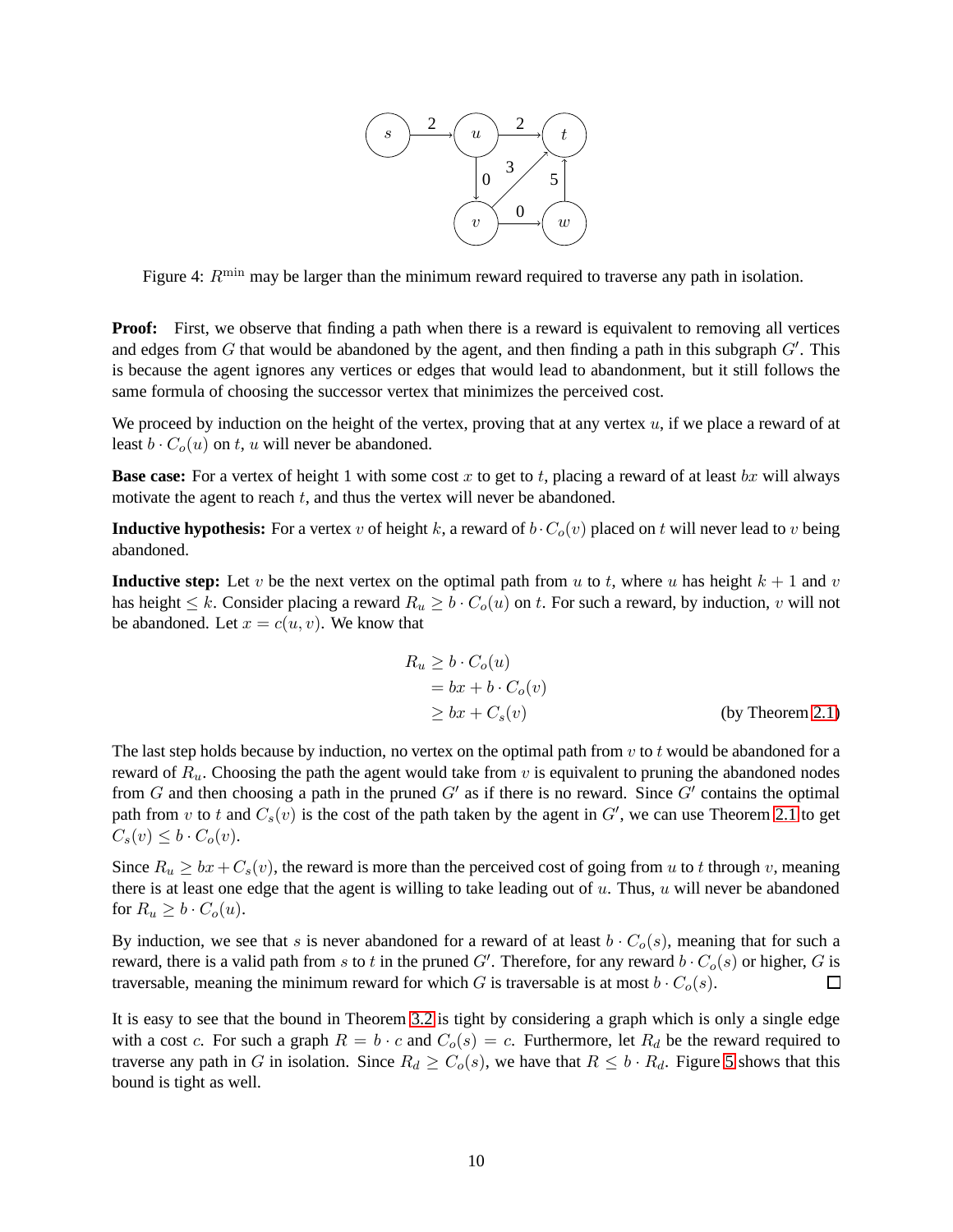

<span id="page-11-0"></span>Figure 5: G such that  $R^* = b + n$ ,  $R = b(n + 1)(1 - \varepsilon)$ 



<span id="page-11-1"></span>Figure 6: The curved edge represents  $\frac{b(1-\varepsilon)}{\varepsilon}$  edges of cost  $\varepsilon$ 

In the graph shown in Figure [5,](#page-11-0) the reward required for the path along the edges of cost 1 is  $R^* = b + n$ , but the minimum reward for which this graph is traversable is  $R = b(n+1)(1-\varepsilon)$ . The curved edges represent  $b(1-\varepsilon)$  $\frac{-\varepsilon}{\varepsilon}$  edges, each with a cost of  $\varepsilon$ , as described in Figure [6.](#page-11-1) This makes the perceived cost and the actual cost of traversing the curved path approximately equal as  $\varepsilon$  goes to 0. As n increases, the ratio between R and  $R^*$  approaches b.

We know that both R and  $C_s(s)$  are bounded by  $b \cdot C_o(s)$  by Theorems [2.1](#page-7-1) and [3.2.](#page-9-1) However, as shown in Figure [7,](#page-11-2) neither is necessarily bounded by the other. With  $b = 2$ , in  $G_1$ ,  $R = 2$  and  $C_s(s) = 1$ . In  $G_2$ ,  $R = 11$  and  $C_s(s) = 12$ .



<span id="page-11-2"></span>Figure 7: There is no strict relation between R and  $C_s(s)$ . These examples use  $b = 2$ .

#### **3.1.1 Path-counting over Different Rewards**

As discussed in the introduction, it is a surprising fact that the agent's decision to traverse the graph need not be monotone in the reward R: it is possible for the agent to decide to traverse the graph for a reward  $R$ , but to decide not to for a larger reward  $R'$ . We begin by illustrating this in a simple example:

**Example 3.3** *Consider the graph in Figure* [8](#page-12-1) *with*  $b = 2$ *. We observe that* G *is traversable for*  $R_1 = 9$  *and*  $R_3 = 11$ , but is not traversable for  $R_2 = 10$ . This is because for a reward of 9, w is abandoned, as the *perceived cost of going from w to t is 10. This means that the only possible path is*  $s \to v \to t$ , and the *perceived costs at* s *and* v *are 9 and 6 respectively. For a reward of 10,* w *is no longer abandoned, meaning from* v*, the agent would choose to go to* w *instead of* t*. As a result, the perceived cost from* s *is 11, and the*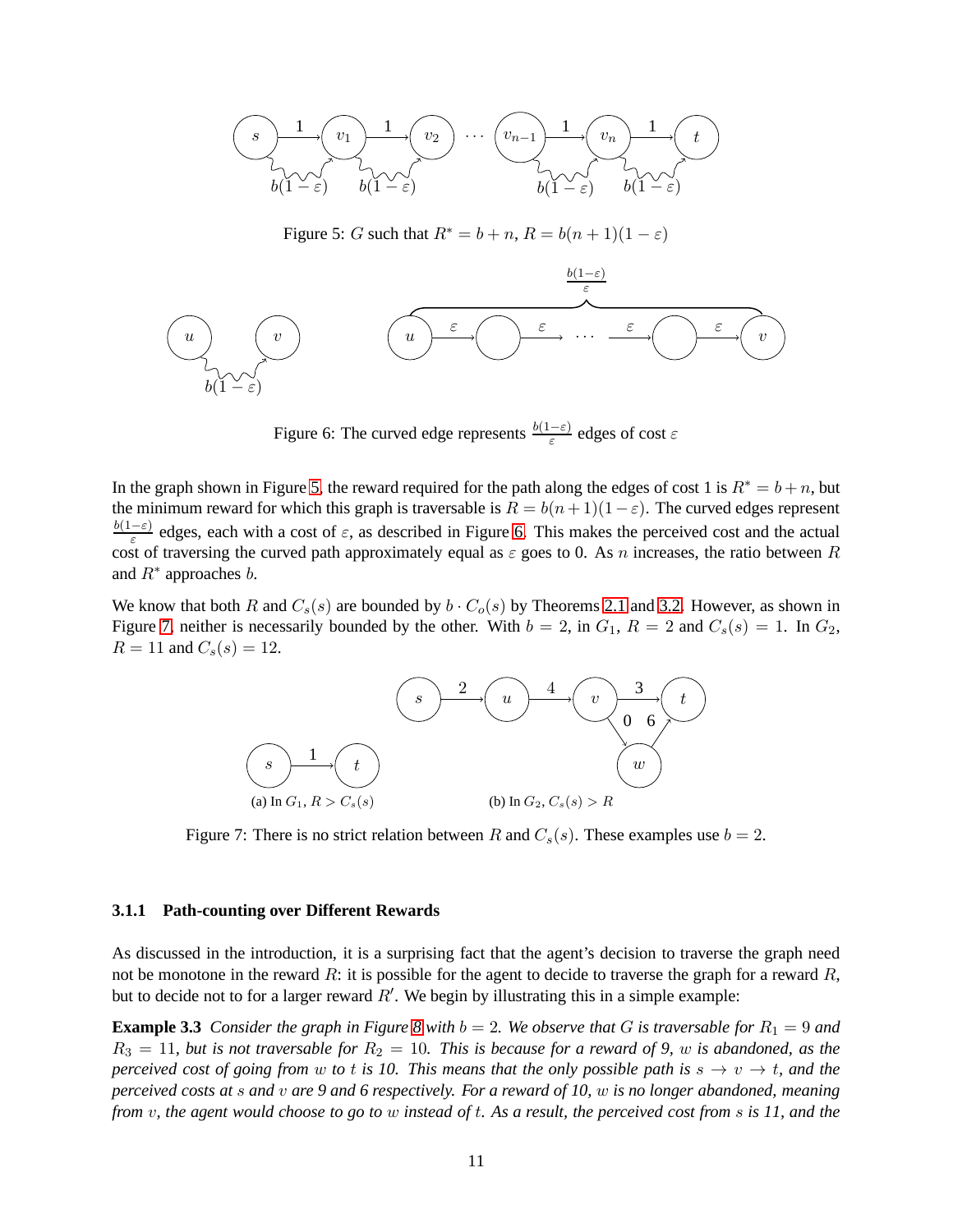*agent would be unwilling to start. For a reward of 11, the agent is willing to follow the*  $s \to v \to w \to t$ *path.*



<span id="page-12-1"></span>Figure 8: For  $b = 2$ , the graph is traversable for  $R_1 = 9$  and  $R_3 = 11$  but not  $R_2 = 10$ 

Next we show that an agents can traverse exponentially many different path for different rewards.

**Theorem 3.4** *There exists a graph* G*, and a set* S *consisting of an exponential number of different rewards, such that for every reward in* S *the agent will traverse a different path.*

**Proof:** The graph shown in Figure [9](#page-12-2) functions like a binary counter – each  $v_i \rightarrow v_{i+1}$  structure represents a bit, where  $i = 0$  corresponds to the least significant bit. If the agent goes directly from  $v_i$  to  $v_{i+1}$ , that denotes a binary 0, while following the  $v_i \to w_i \to v_{i+1}$  path denotes a binary 1. With the proper choice of b and c, we can get the agent to follow a path corresponding to each number between 0 and  $2^n - 1$ .



<span id="page-12-2"></span>Figure 9: Graph with exponentially many paths

Specifically, for a reward of  $2^n + (bc - 2)x$ , the agent will follow the path corresponding to the binary representation of x (where  $x \le 2^n - 1$ ), under the following conditions: (1)  $c > 1$ , (2)  $b \ge c$  and (3)  $1 + c =$ bc. Note that the last condition implies that  $b < 2$  because otherwise, we would have  $c \le 1$ . Furthermore, the first and third conditions imply  $bc > 2$  because  $1 + c > 2$ . We defer the proof to Appendix [B.1.](#page-22-0)  $\Box$ 

Moreover, by considering  $w_0$  to be the start vertex of this instance, we obtain an example in which the set of rewards for which the agent will traverse the graph consists of exponentially many disjoint intervals, since  $w_0$  is abandoned for reward  $2^n + (bc - 2)x$  with even values of x between 0 and  $2^n - 1$ .

#### <span id="page-12-0"></span>**3.2 Modifying the Graph**

We now consider two methods of modifying the graph to reduce the reward required to make it traversable: (i) deleting edges from the graph, and (ii) placing rewards on internal edges instead of just on  $t$ .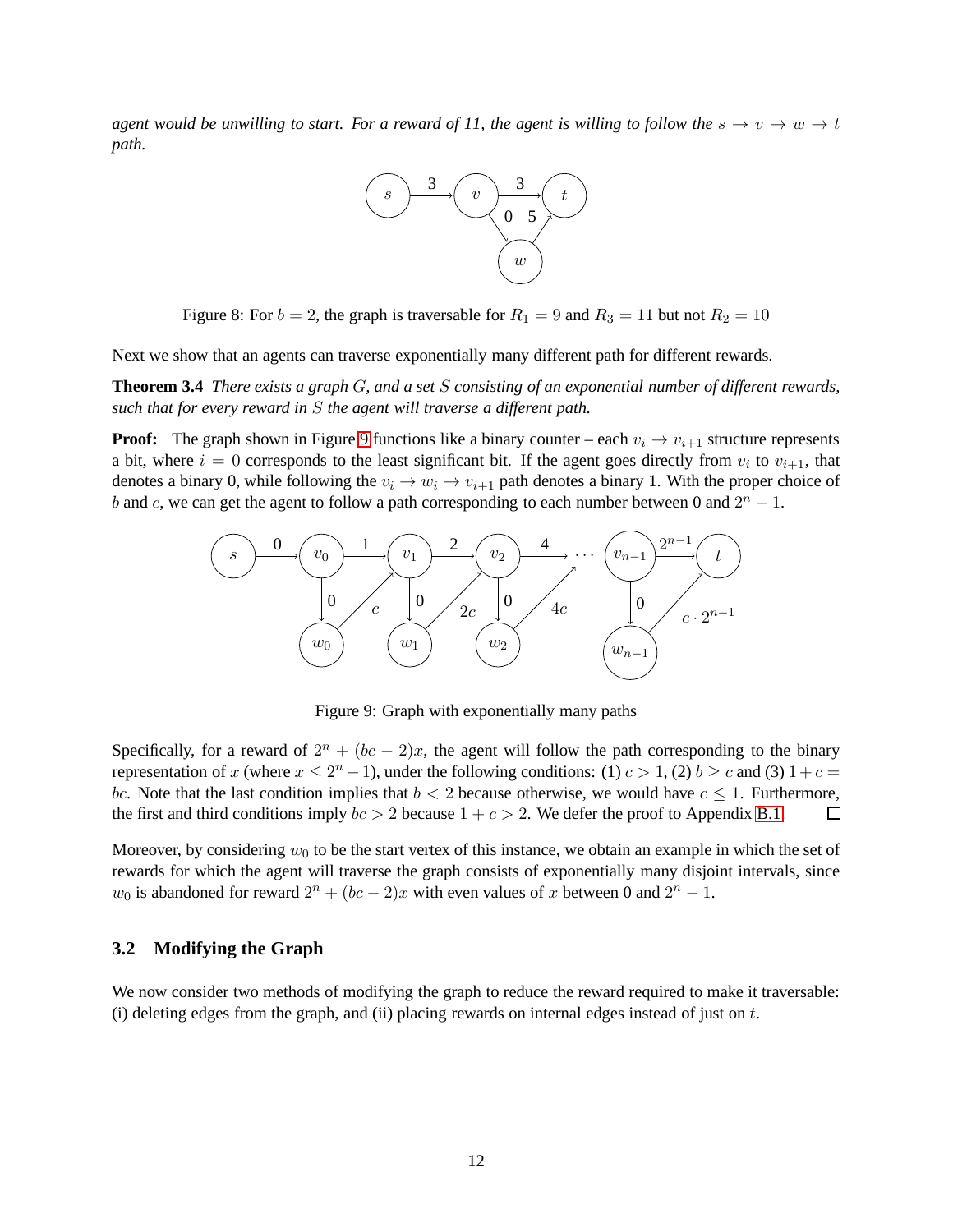#### **3.2.1 Motivating Subgraphs and Edge Deletion**

If we have the ability to delete edges from  $G$ , with a reward  $R$  at  $t$ , we can ask about the structure of a *minimal motivating subgraph*: a subgraph of G with the property that the agent will traverse it, but will not traverse any proper subgraph of it. For sophisticated agents a minimal motivating subgraph is always a single path. Intuitively, we observe that if an agent is willing to traverse a path  $P$  as part of a larger graph  $G$ for a reward R, then it is willing to traverse P in isolation for R. Next, we prove this and show an algorithm for computing the minimal reward required to motivate the agent to reach  $t$  in any subgraph.

#### <span id="page-13-0"></span>**Claim 3.5** *A minimal motivating subgraph of a graph* G *must be a single path.*

**Proof:** For a given path P, the minimum reward required to motivate an agent to traverse that path in isolation is just the maximum over all vertices of the perceived cost of that vertex. At a vertex  $u$ , the perceived cost is  $b \cdot c(u, v)$  plus the true cost of the path from v to t where v is the next vertex along P. As long as the agent follows  $P$ , there is no graph of which  $P$  is a strict subgraph that requires a smaller reward to be traversable. To see this, let  $R$  be the minimum required to motivate the agent to traverse  $P$  in isolation. This means there is some vertex u such that the perceived cost of the portion of  $P$  from u to t is R. If a reward  $R' < R$  is placed on t, then the perceived cost of following P from u will be larger than the reward, and therefore the agent will not follow P from  $u$  to  $t$ . This means that for any path P, if the agent is unwilling to traverse  $P$  in isolation for a given reward, then it is unwilling to follow  $P$  in any graph of which P is a strict subgraph. Thus, if the agent is willing to follow P for a given reward in a larger graph G, then it is willing to follow P in isolation, meaning that P is a minimal motivating subgraph of  $G$ . П

### **Claim 3.6** *In polynomial time we can find the minimum* R *such that placing a reward of* R *at* t *and deleting a subset of edges from* G *will motivate the agent to reach* t *in the resulting subgraph.*

**Proof:** Given a graph G and a reward R, we can find a motivating subgraph traversable for with R placed on  $t$  (if one exists) in linear time. To do so, we consider each vertex in reverse topological order. At each vertex u, we choose the neighbor v such that v is not abandoned, the perceived cost of going to v from u is no more than R, and the true cost of going through v is less than it is through any other neighbor that satisfies the first two conditions. If no such neighbor exists, then  $u$  is abandoned. Since we process the vertices in reverse topological ordering, when we consider  $u$ , we already know the true cost of the path through  $v$ . Finally, we build a path by starting at  $s$  and following the choices of each vertex until we reach t, and that path is a motivating subgraph for R. If s is abandoned, there is no path such that the perceived cost at every point on that path is no more than  $R$ . If such a path existed, then no vertex on that path would be abandoned by the above algorithm (as the next vertex on the path would always satisfy the conditions), and so s would not be abandoned. Note that this only holds because at each vertex we minimize the true cost over all possible successors. This ensures that the perceived cost at any subsequent vertex we consider is minimized as well, so if there is any way for the perceived cost to be smaller than  $R$  along the entire path, this algorithm will find it.

Let  $R_d$  be the minimum reward required to motivate the agent to reach t from s in any subgraph of G. Equivalently,  $R_d$  is the minimum reward required to motivate the agent to reach  $t$  given that we can delete arbitrarily many edges from the graph. Then, the above algorithm can find  $R_d$  in polynomial time simply by binary searching over all rewards between  $C_o(s)$  and  $b \cdot C_o(s)$  using the algorithm described above.  $\Box$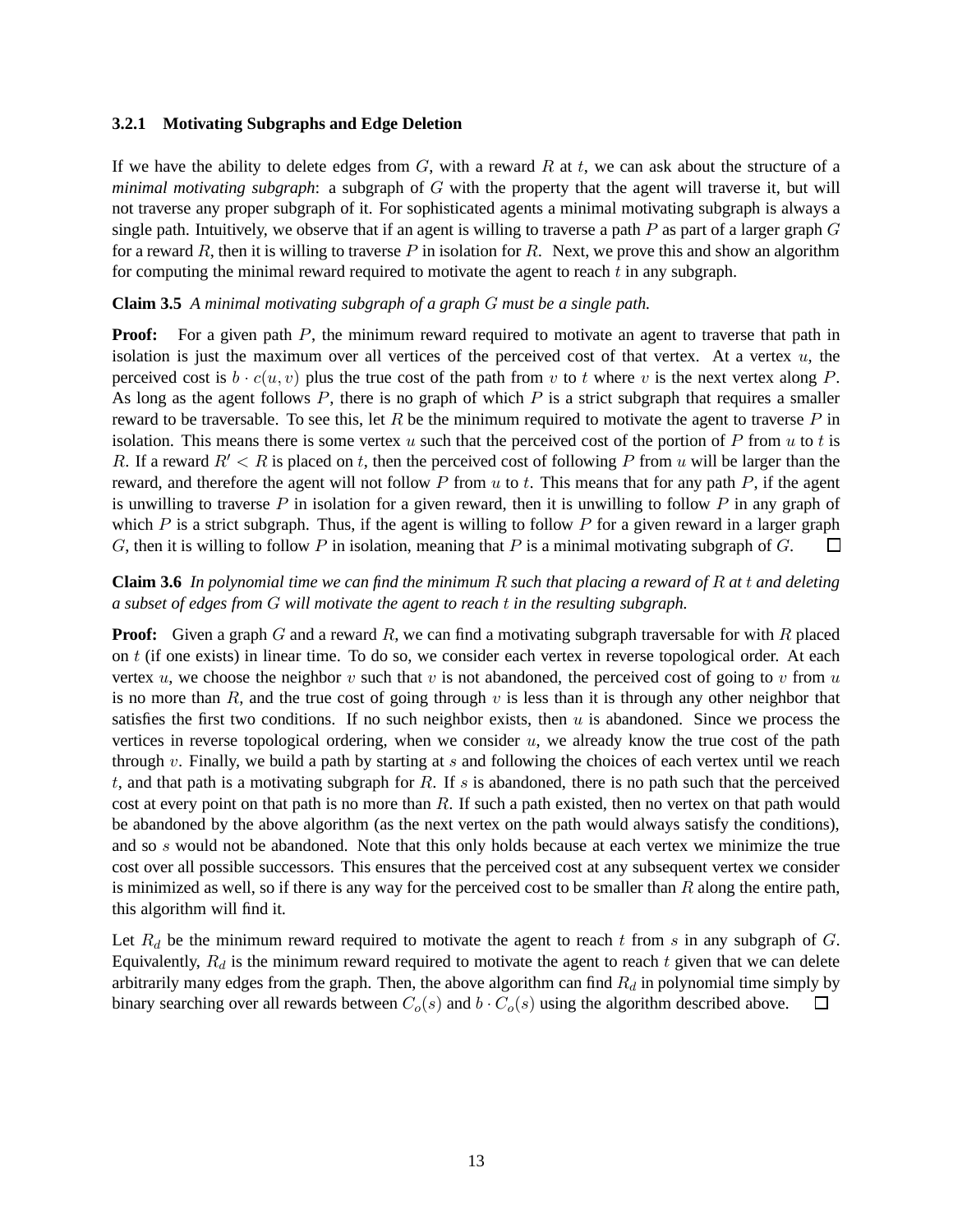#### **3.2.2 Adding Internal Rewards to the Graph**

We also consider a slightly less powerful model, in which instead of deleting edges, we place rewards on internal edges instead of only on t. More precisely, the agent collects some reward  $r(u, v)$  after traversing the edge  $(u, v)$ . Note that the reward is only collected after the current time step, so its value does not get multiplied by b.

Let  $R_i$  be the minimum reward that can be distributed among the edges to motivate the agent to reach t and let  $R_d$  be the minimal reward required to motivate the agent to reach t in any subgraph of G (i.e. enabling edge deletion). We first observe that internal rewards cannot be more powerful than arbitrary deletion (i.e.,  $R_i \geq R_d$ ). To see why, let P be the path that the agent takes in the graph with internal rewards  $R_i$ . It has to be the case that if the agent traverses  $P$  in the graph it will also traverse it in isolation (as established in Claim [3.5\)](#page-13-0). Now, for a path in isolation it is easy to see that the best way to distribute rewards is put all of them at t. Thus, the agent will traverse  $P$  for a reward of  $R_i$  on t.

Moreover, edge deletion is strictly more powerful than internal rewards as we illustrate next.

**Example 3.7** *The graph in Figure* [10](#page-14-0) *with*  $b = 4$  *and*  $R = 52$ *. G' is traversable under these parameters, but* G *is not. Furthermore, it is impossible to distribute* R *along the edges of* G *to make it traversable.*



<span id="page-14-0"></span>Figure 10: With  $b = 4$  and  $R = 52$ , it is impossible to distribute R such that the agent follows the  $s \to u \to u$  $w \rightarrow t$  path

With a more complex construction, we show the following in Appendix [B.2.](#page-23-0)

**Theorem 3.8** *There exist instances in which the ratio between*  $R_d$  *and*  $R_i$  *is as high as*  $2 - \varepsilon$  *for any*  $\varepsilon > 0$ *.* 

Combining the facts in this section with the result of Theorem [3.2,](#page-9-1) we have the following chain of inequalities that summarizes the relationships among the quantities we have considered:  $C_o(s) \leq R_d \leq R_i \leq$  $R^{\min} \leq bC_o(s)$ .

#### **3.3 Two Open Questions**

Finally, we note two interesting open questions based on the results of this section.

First, because we can determine for any R whether the agent will traverse for a reward of R at t, it follows that there is a simple pseudo-polynomial algorithm to find the minimum  $R^*$  at t for which G is traversable: we simple try each value of R up to  $bC<sub>o</sub>(s)$  and take the minimum. However, because the set of R for which  $G$  is traversable need not form a connected set, there is no natural way to use the decision procedure for a single R to perform binary for the minimum R. Indeed, it is an intriguing open question whether the minimum reward  $R^*$  can be found in polynomial time.

Second, as noted above, we do not know how large the ratio of  $R_i$  to  $R_d$  can be.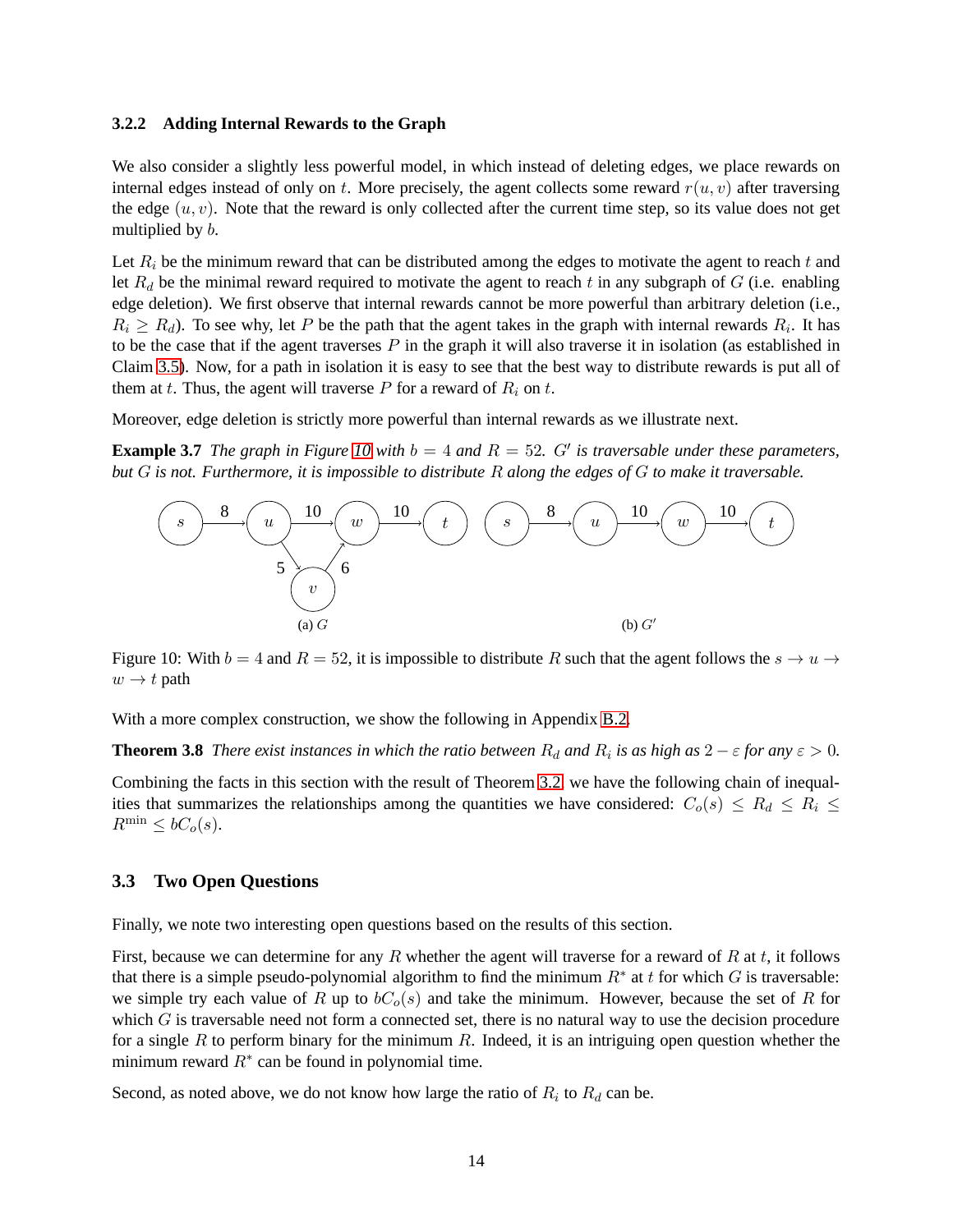# **4 Reward Seeking Behavior**

So far, we have focused on present-biased agents who seek to minimize the cost they incur. However, we could also consider a model that consists only of rewards — each edge  $(u, v)$  has a reward  $r(u, v)$ , and the agent seeks to maximize the reward that it collects while traversing the graph. In this model, the value  $R_s(u)$ of the path that a sophisticated agent takes starting from  $u$  can be defined as follows:

$$
R_s(u) = r(u, S_s^{(R)}(u)) + R_s(S_s^{(R)}(u))
$$
 where 
$$
S_s^{(R)}(u) = \underset{v:(u,v)\in E}{\text{argmax}} b \cdot r(u,v) + R_s(v).
$$

In this model, the optimal reward is the weight of the heaviest path from v to t (denoted by  $R<sub>o</sub>(v)$ ). With these definitions, we can again consider the ratio of rewards collected by the optimal agent to that collected by a sophisticated agent; we refer to this as the *reward ratio*. O'Donoghue and Rabin [\[8\]](#page-19-4) have observed that in reward settings sophisticated agents can do quite badly as they tend to collect rewards much earlier than they should. In the following example we show that this principle holds in a strong sense for our graph-theoretic model: the reward ratio for sophisticated agents can be exponential in the size of the graph.

**Example 4.1** *Consider the fan graph in Figure [11](#page-15-0) with the value of* c *set slightly below* b*; more generally,* such a graph could have n nodes  $v_i$  with an edge  $(v_i, t)$  of reward  $c^i$ . By reverse induction from  $v_n$ , a sophisticated agent can work out that from  $v_i$  it would prefer to go directly to t (obtaining a perceived *reward of bc*<sup>i</sup>) than to continue on to  $v_{i+1}$  (where, by induction, it would go directly to t, for a perceived *reward of*  $c^{i+1}$ ). The consequence of this induction is that the agent will go directly from s to t, obtaining a *reward of* 1*. Intuitively, the agent is smart enough to predict that each of its future selves will go directly to* t*, and so it would rather go directly to* t *immediately.*



<span id="page-15-0"></span>Figure 11: Reward ratio  $b^{O(n)}$  for sophisticated agent

Interestingly, and in contrast to sophisticated agents, naive agents are doing quite well in reward settings. For the graph in Figure [11](#page-15-0) a naive agent will collect a reward of  $c^{n-1}$  (since it naively believes it is going to reach  $v_n$  all the way until it gets to  $v_{n-1}$ ). More generally, we show that in any graph the reward ratio for a naive agent is at most  $b$ . First, we observe that the reward that a naive agent will collect starting at  $u$  is:

$$
R_n(u) = r(u, S_n^{(R)}(u)) + R_n(S_n^{(R)}(u))
$$
 where  $S_n^{(R)}(u) = \underset{v:(u,v)\in E}{\text{argmax}} b \cdot r(u,v) + R_o(v).$ 

Next we show that the reward ratio for a naive agent is bounded by doing an induction over the node's height

**Claim 4.2** *The reward ratio for a naive agent is at most*  $b$   $(b \cdot R_n(s) \ge R_o(s))$ *.*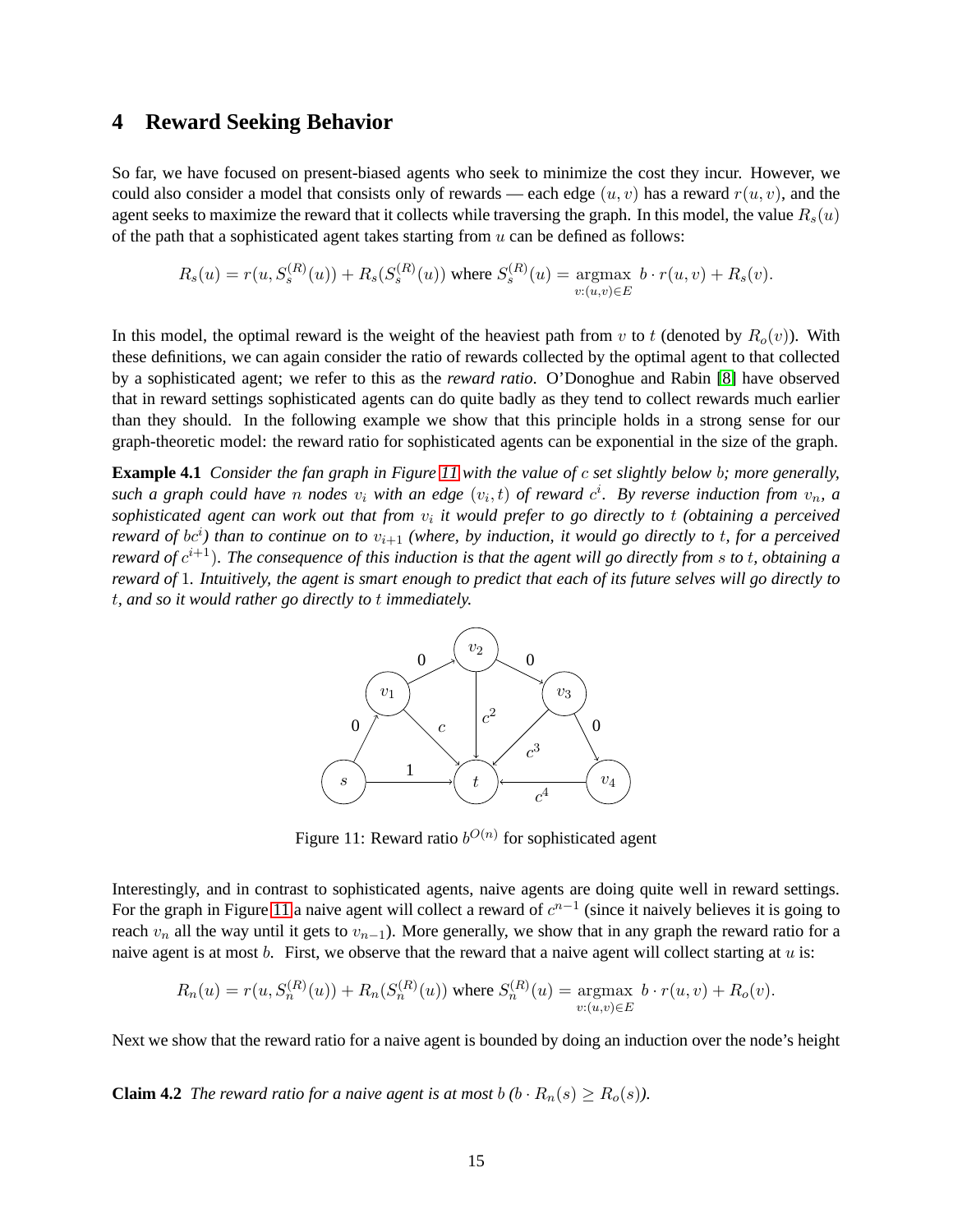**Proof:** Consider some node u from which the optimal agent goes to  $v<sub>o</sub>$  and the naive agent goes to  $v<sub>n</sub>$ . Assume inductively that the claim holds for  $v_n$  and  $v_o$ . Then, by using the induction assumption we have that :

$$
b \cdot R_n(u) = b \cdot c(u, v_n) + b \cdot R_n(v_n)
$$
  
\n
$$
\geq b \cdot c(u, v_n) + R_o(v_n)
$$

Since the naive agent prefers  $v_n$  over  $v_o$  we have that

$$
b \cdot R_n(u) \ge b \cdot c(u, v_n) + R_o(v_n)
$$
  
\n
$$
\ge b \cdot c(u, v_o) + R_o(v_o)
$$
  
\n
$$
\ge c(u, v_o) + R_o(v_o) = R_o(u)
$$

 $\Box$ 

#### <span id="page-16-0"></span>**4.1 Commitment Devices for Sophisticated Agents**

In example in Figure [11](#page-15-0) above, we observed that sophisticated agents can exhibit a high reward ratio. Since sophisticated agents are able to plan accurately about their own biases, it is reasonable to consider ways they can modify the instance to achieve better performance. Such methods are referred to as commitment devices in the literature, and they can be viewed as ways of committing one's future self to a constrained course of action [\[2\]](#page-18-2). For example, a sophisticated individual who believes they have a problem with spending too much might put most of their money in a savings program that makes withdrawal costly or difficult.

In this section we explore three ways of modeling commitment devices, together with guarantees that apply to the set of all graphs. We motivate them using the example in Figure [11.](#page-15-0)

**1. Paying now to increase the reward later.** We note that in Figure [11,](#page-15-0) increasing the reward on the edge  $(v_4, t)$  even by a small  $\varepsilon$  suffices to make the agent behave optimally and hence increase its reward exponentially. The small increase in the reward on the edge  $(v_4, t)$  will cause the agent at  $v_3$  prefer continuing to  $v_4$ . Given this the agent at  $v_2$  will continue to  $v_3$  instead of going directly to t and so on. This means that the agent at s will be willing to pay quite a lot to increase the reward on the edge  $(v_4, t)$ . Formalizing this idea we define a commitment device with a "planning phase" that allows the agent at  $s$  to pay any cost  $B$ and in return distribute an equivalent amount of reward along the edges. Since the agent is present-biased the perceived cost of spending this budget at the planning phase is  $b \cdot B$  and not just B. In Appendix [C.1](#page-26-0) we analyze this commitment device and show that (although it helps considerably for the example in Figure [11\)](#page-15-0) there are instances in which even with this device the reward ratio remains exponential.

**2. Adding bypasses.** In Figure [11,](#page-15-0) consider adding a direct edge of reward 0 directly from s to  $v_4$ . Adding such an edge will make the agent traverse the path  $s \to v_4 \to t$  and collect the maximum reward. In Appendix [C.2](#page-27-0) we show that by adding such edges we can guarantee that the reward of the agent in the new graph will be at least  $\frac{1}{bn}$  of the reward of the optimal agent in the original graph. This corresponds to an exponential improvement in the worst-case guarantee. However, there are instances in which adding zero-reward edges cannot increase the agent's reward beyond this factor.

**3. Deleting edges.** Finally, we observe that in Figure [11,](#page-15-0) if we delete the edge  $(v_3, t)$  the agent will traverse the optimal path. Using edge deletion to model commitment devices is both powerful (as we will see next) and captures standard commitment devices which are used in practice such as deadlines (putting a deadline on some task "deletes" the option to do the task on any time after the deadline). In the next subsection we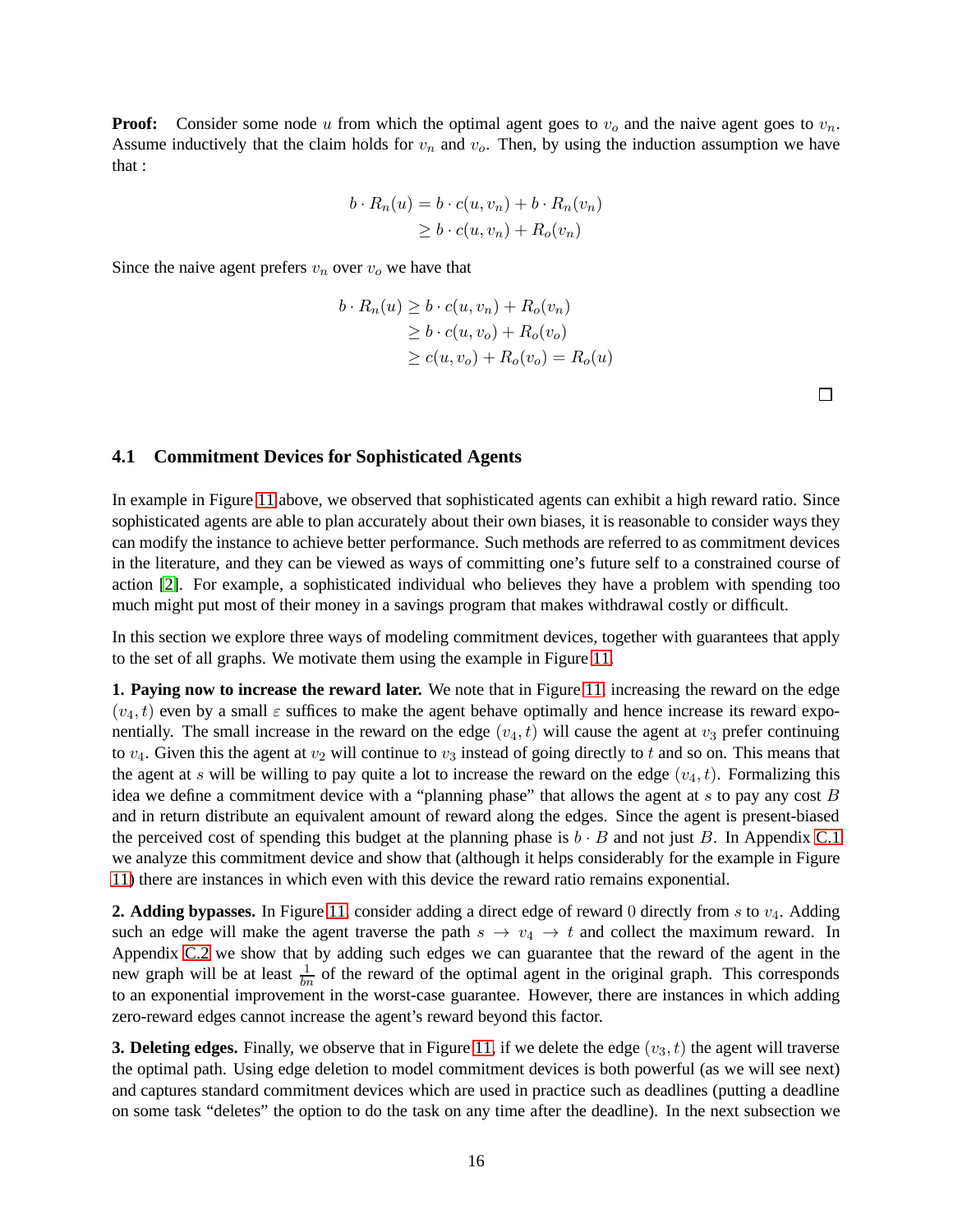show that by deleting at most an  $\varepsilon$  fraction of the edges we can reduce the reward ratio by an exponential amount in the worst case, bringing the sophisticated agent's performance on the modified graph to within a factor of  $\Omega(n^{-\epsilon/2})$  of the optimal in the original graph.

#### **4.2 Bounding Edge Removal**

Based on the final commitment device considered above — deleting edges — we consider the following problem: Given a graph  $G$ , remove some fraction of the edges it to improve the reward that a sophisticated agent will collect. Here we show that by removing an arbitrarily small constant fraction of the edges, we can increase the agent's reward in the modified graph to be within a polynomial factor of the optimal reward in the original graph:

<span id="page-17-1"></span>**Theorem 4.3** *For any DAG G with*  $|V| > b$  *and any*  $k > 2$  *we can remove*  $\frac{2|E|}{k}$  $\frac{|E|}{k}$  edges such that the reward *of a sophisticated agent in the modified instance (denoted by*  $R'_s(s)$ *) is a factor of at least*  $n^{-k}$  times the *optimal reward in the original instance (denoted by R<sup>\*</sup>). That is,*  $R'_{s}(s) \geq R^{*}n^{-k}$ *.* 

**Proof:** We begin with some intuition for the proof. The basic idea is that at each vertex where the agent chooses to follow a path other than the optimal path, the ratio between the perceived reward on the path the agent takes and on the optimal path is at most b. This suggests that by removing all edges with rewards in an interval  $(b^j, b^{j+1})$  we can guarantee that if the optimal path is of weight at least  $b^{j+1}$ , then the sophisticated agent will not choose a path of weight less than  $b^j$ . Stated this simply, the reasoning works for fan graphs as in Figure [11,](#page-15-0) but not in general, since in fan graphs the fact that the optimal path has a reward greater than  $b^{j+1}$  in particular implies that there is an edge with at least this reward. For more general graphs, we need to be more careful and remove edges admitting rewards in a larger interval to make sure that there are no paths with rewards in this interval. This idea is formalized in the next claim

<span id="page-17-0"></span>**Claim 4.4** *For any DAG* G *with optimal reward*  $R^* = R_o(s)$  *and*  $n = |V| > b$ *, if no edge outside of the optimal*  $s - t$  *path*  $P_o$  *has reward within the interval*  $(R^*n^{-j-1}, R^*n^{-j+1})$  *for*  $j > 1$ *, then*  $R_s(s) \geq R^*n^{-j}$ *.* 

**Proof:** We name the vertices of the path  $P_0$  by their order from t to s. That is  $u_0 = t$ ,  $u_1$  is the vertex closest to t on the path and so on. We will show by induction on the vertices of the path  $P<sub>o</sub>$  that for each vertex  $u_i \in P_o$ , we have  $R_s(u_i) \ge \min(R_o(u_i), R^*n^{-j+1}) - R^*(i-1)(b-1)n^{-j-1}$ .

**Base case:** At t, we have  $R_s(t) \ge R_o(t) = 0$ .

**Inductive hypothesis:** For the vertex  $u_{i-1}$  on  $P_o$ , we have  $R_s(u_{i-1}) \ge \min(R_o(u_{i-1}), R^*n^{-j+1}) - R^*(i-1)(b-1)n^{-j-1}.$ 

**Inductive step:** Consider the vertex  $u_i$  on  $P_o$ . Let  $v_s$  be the next vertex that the agent visits and let  $v_o$  be the next vertex along  $P_o$ .

If  $r(u_i, v_s) \ge R^* n^{-j+1}$ , then the claim is trivially true because  $R_s(u_i) \ge r(u_i, v_s) \ge R^* n^{-j+1}$ . Therefore, we will only consider  $r(u_i, v_s) \leq R^* n^{-j-1}$  (it cannot be between those values by assumption).

Because the agent chooses to go to  $v_s$  instead of  $v_o$ , we have  $b \cdot r(u_i, v_s) + R_s(v_s) \ge b \cdot r(u_i, v_o) + R_s(v_o) \ge$  $r(u_i, v_o) + \min(R_o(v_o), R^*n^{-j+1}) - R^*(i-1)(b-1)n^{-j-1}$ . Subtracting  $(b-1)r(u_i, v_s)$  from both sides and using the assumption that  $r(u_i, v_s) \leq R^* n^{-j-1}$ , we have

$$
r(u_i, v_s) + R_s(v_s) \ge r(u_i, v_o) + \min(R_o(v_o), R^* n^{-j+1}) - R^*(i-1)(b-1)n^{-j-1} - (b-1)r(u_i, v_s)
$$
  
\n
$$
\ge \min(r(u_i, v_o) + R_o(v_o), R^* n^{-j+1}) - R^*(b-1)n^{-j-1}
$$

Thus, the inductive step holds.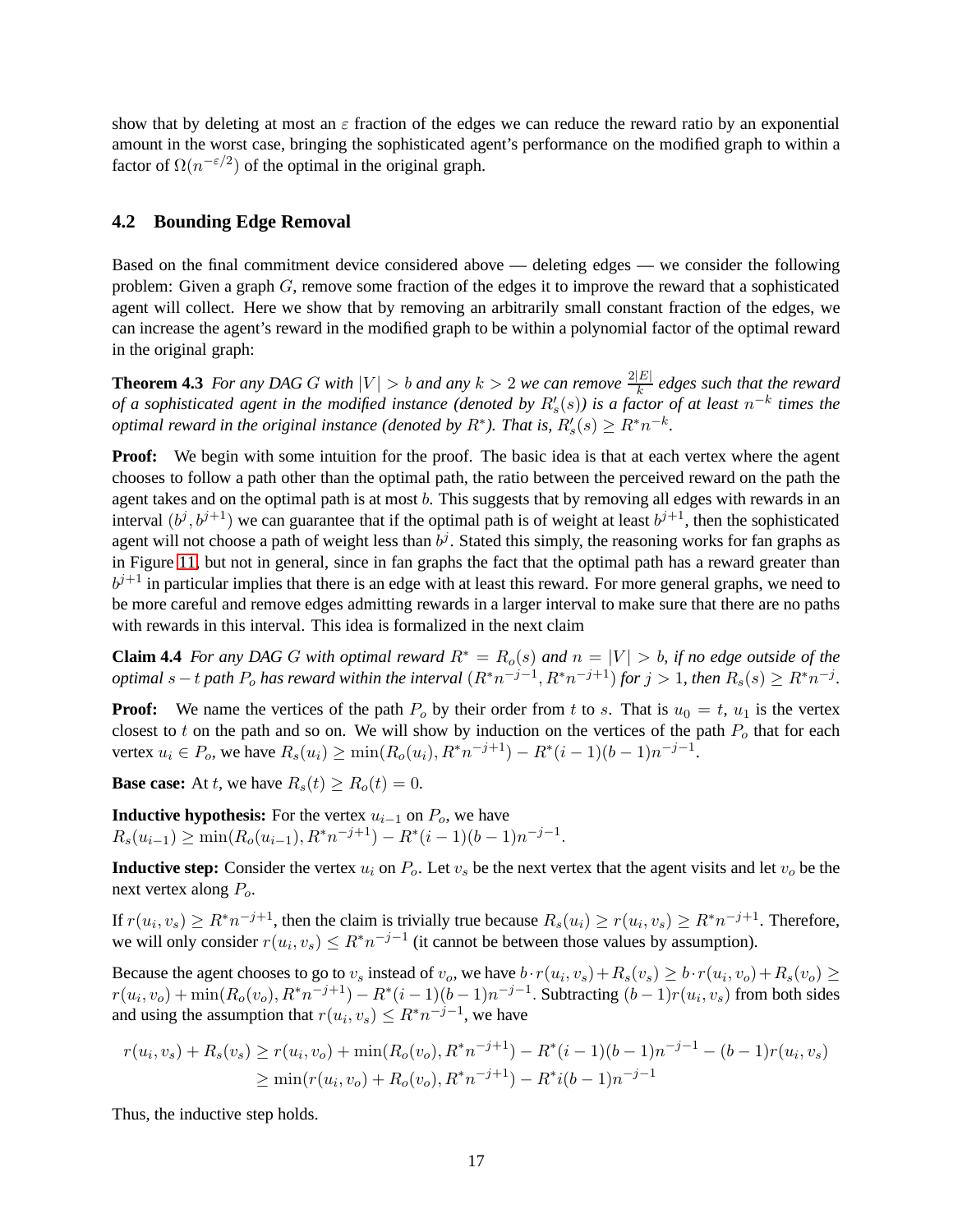Finally, since  $P_o$  has at most n edges between s and t, this means  $R_s(s) \ge \min(R_o(s), R^*n^{-j+1}) - R^*n(b-1)$  $1)n^{-j-1} = \min(R^*, R^*n^{-j+1}) - R^*n(b-1)n^{-j-1} = R^*(n^{-j+1} - (b-1)n^{-j}) \geq R^*n^{-j}.$  $\Box$ 

We can now use Claim [4.4](#page-17-0) to complete the proof of Theorem [4.3.](#page-17-1) Note that there are at most  $|E|$  edges with reward in the interval  $(R^*n^{-k-1}, R^*)$ , which we can divide into the overlapping intervals  $(R^*n^{-k-1}, R^*n^{-k+1}), (R^*n^{-k}, R^*n^{-k+2}), (R^*n^{-k+1}, R^*n^{-k+3}), \ldots, (R^*n^{-2}, R^*)$ . Each edge can fall into at most two such intervals. There are k such intervals. Thus, the average interval has at most  $\frac{2|E|}{k}$  edges in it. This means that there is some interval with at most  $\frac{2|E|}{k}$  edges in it. Let this interval be  $(R^*n^{-j-1}, R^*n^{-j+1})$ with  $j \leq k$ . To produce the modified graph G', we remove all edges from this interval that do not lie on the optimal path. Using Claim [4.4,](#page-17-0) we know that if  $G'$  has no edges outside the optimal path with reward in the interval  $(R^*n^{-j-1}, R^*n^{j+1})$ , then  $R'_s(s) \geq R^*n^{-j} \geq R^*n^{-k}$ .  $\Box$ 

### **5 Conclusion**

In this work we incorporated the notion of sophistication into a graph-theoretic model of planning, and thereby provided a set of new guarantees about the performance of sophisticated agents with present bias. Our formalism makes it possible to identify basic new insights about the behavior of such agents. These include the fact that their performance is at most a factor of b worse than optimal; that the worst-case performance of partially naive agents displays a sharp transition at the boundary between optimism and pessimism; that rewards for motivating sophisticated agents can display a surprising form of non-monotone behavior; and that any instance for a reward-seeking sophisticated agent with a bad performance ratio can be dramatically improved by deleting small fraction of the instance.

Our work leaves open a number of interesting questions. We have identified some specific questions in the text thus far, and highlight the following additional ones here. First, can we say anything about the average-case performance of sophisticated and partially naive agents on ensembles of instances defined by a natural family of random graphs? It is possible that particular models might exhibit contrasts at the level of average-case performance even though they do not at the level of worst-case performance. Second, can we characterize the set of paths traversed by a sophisticated agent on a given graph as we vary the value of b? Such a characterization might yield a bound on the number of possible paths over all values of b, or allow us to analyze agents whose belief about their value of  $b$  is drawn from a distribution rather than pinned to a specific value. And finally, it would be interesting to understand the power of commitment devices more fully, both through the development of other plausible families of commitment devices, and through tighter bounds on the ones studied here.

# <span id="page-18-0"></span>**References**

- <span id="page-18-2"></span>[1] George A. Akerlof. Procrastination and obedience. *American Economic Review: Papers and Proceedings*, 81(2):1–19, May 1991.
- <span id="page-18-1"></span>[2] Isabelle Brocas, Juan D Carrillo, and Mathias Dewatripont. Commitment devices under self-control problems: An overview. *The Psychology of economic decisions*, 2:49–67, 2004.
- [3] Stefano DellaVigna. Psychology and economics: Evidence from the field. Technical report, National Bureau of Economic Research, 2007.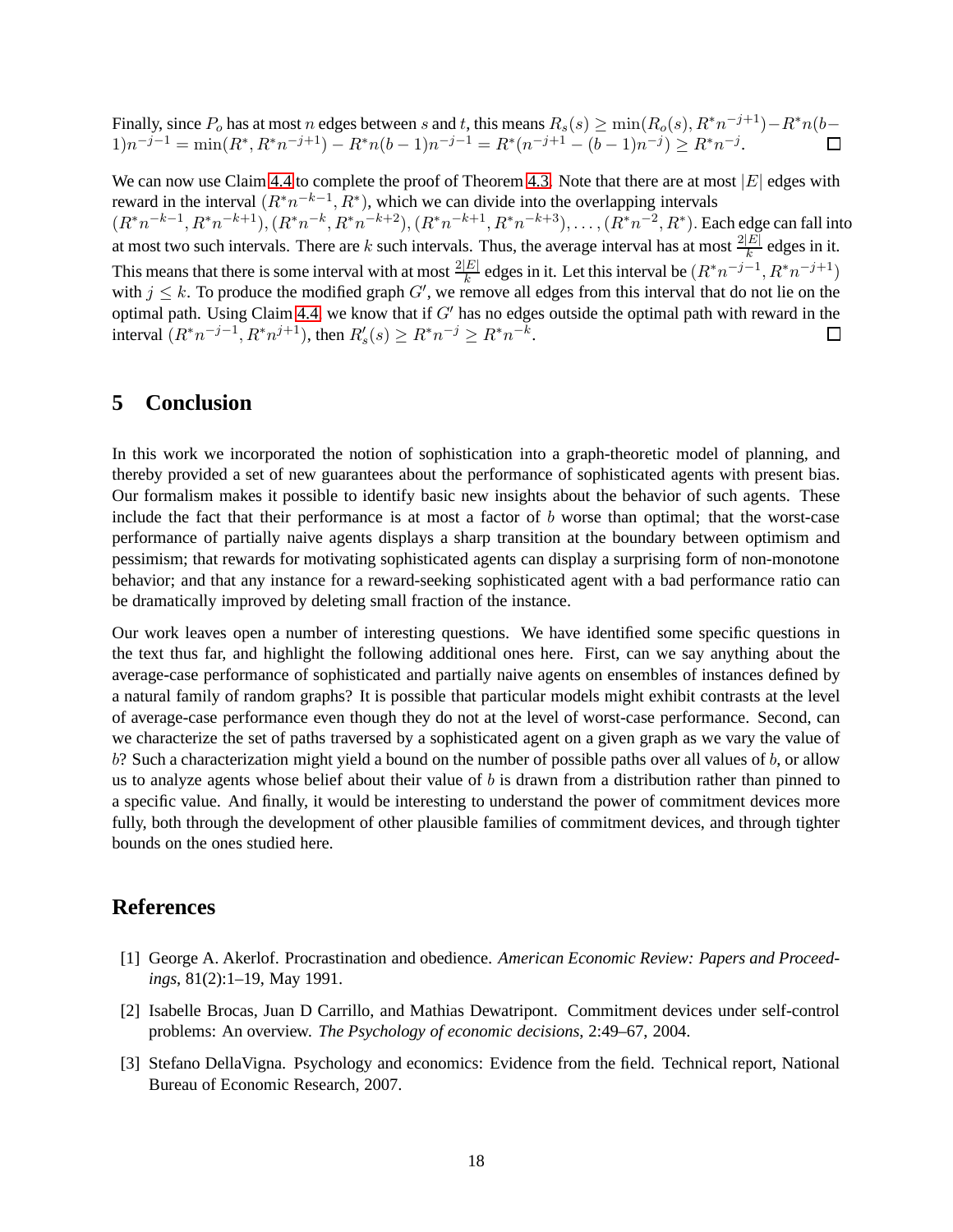- <span id="page-19-7"></span><span id="page-19-2"></span>[4] Stefano DellaVigna and Ulrike Malmendier. Paying not to go to the gym. *The American Economic Review*, pages 694–719, 2006.
- <span id="page-19-6"></span>[5] Shane Frederick, George Loewenstein, and Ted O'Donoghue. Time discounting and time preference. *Journal of Economic Literature*, 40(2):351–401, June 2002.
- <span id="page-19-3"></span>[6] Jon Kleinberg and Sigal Oren. Time-inconsistent planning: a computational problem in behavioral economics. In *ACM Conf. on Economics and Computation*, 2014.
- <span id="page-19-4"></span>[7] David Laibson. Golden eggs and hyperbolic discounting. *Quarterly Journal of Economics*, 112(2):443–478, 1997.
- <span id="page-19-5"></span>[8] Ted O'Donoghue and Matthew Rabin. Doing it now or later. *American Economic Review*, 89(1):103– 124, March 1999.
- <span id="page-19-0"></span>[9] Ted O'Donoghue and Matthew Rabin. Choice and procrastination. *Quarterly Journal of Economics*, 116(1):121–160, February 2001.
- <span id="page-19-1"></span>[10] R. A. Pollak. Consistent planning. *Review of Economic Studies*, 35(2), 1968.
- [11] R. H. Strotz. Myopia and inconsistency in dynamic utility maximization. *Review of Economic Studies*, 23(3):165–180, 1955.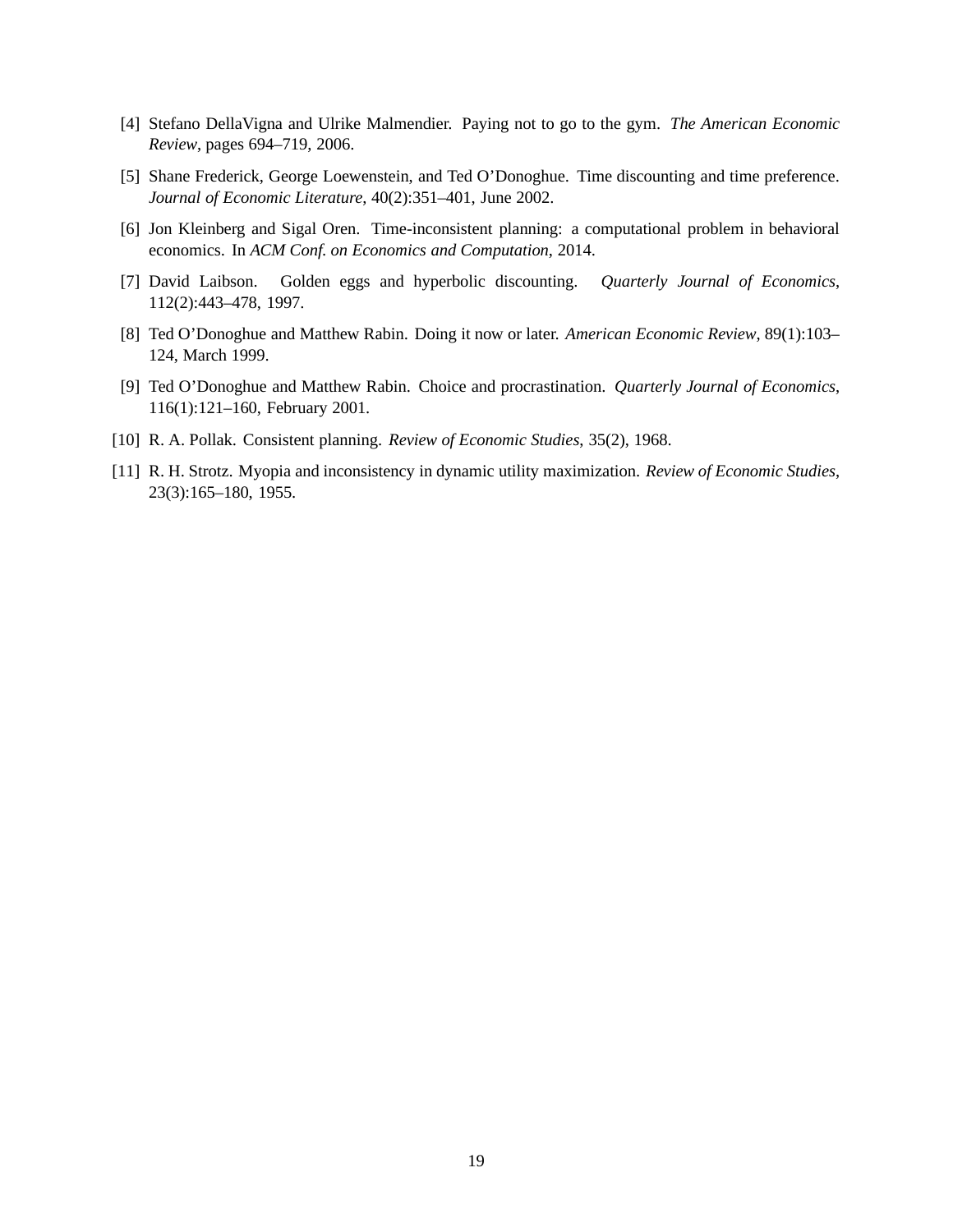### <span id="page-20-0"></span>**A Partially Naive Agents**

A partially naive agent is an agent that has present bias  $b$  but believes it has a bias  $b'$ . In the case where  $b = b'$ , the agent is fully sophisticated. In the case where  $b' = 1$ , the agent is naive.

Let  $C_p(u)$  be the cost for a partially naive agent with parameters b and b' to go from u to the goal t. Let  $C'_{s}(u)$  be the cost for a fully sophisticated agent with parameter b' to go from u to the goal t. The cost of the path that a partially naive agent takes is:

$$
C_p(u) = c(u, S_p(u)) + C_p(S_p(u))
$$
 where  $S_p(u) = \underset{v:(u,v) \in E}{\text{argmin}} b \cdot c(u, v) + C'_s(v)$ .

We will consider two types of partially sophisticated agents: optimistic  $(b' < b)$  and pessimistic  $(b' > b)$ .

#### **A.1 Optimistic Partially Naive**

The path taken by an optimistic partially naive agent can have cost ratio  $b^{O(n)}$  where n is the number of vertices. In the graph shown in Figure [12,](#page-20-1) at each vertex  $v_i$ , the agent has a choice between going directly to t, which has a perceived cost of  $b^{i+1}$ , or proceeding to  $v_{i+1}$ . Since the agent believes it has bias b', it believes that at  $v_{i+1}$ , it will proceed to t since  $b'b^{i+1} < b^{i+2}$ . Therefore, the perceived cost of the path  $v_i \to v_{i+1} \to t$  is  $b^{i+1}$ . If we choose the tie breaking scheme to favor  $v_{i+1}$  over  $v_i$  (or subtract  $\varepsilon$  from the weights as necessary), we can get the agent to follow the path  $s \to v_1 \to v_2 \to v_3 \to v_4 \to t$ , which has cost  $b^4$ , instead of the optimal path  $s \to t$  which has cost 1. It is easy to see that the same analysis on a fan of size *n* would show that its cost ratio is  $b^{O(n)}$ .



<span id="page-20-1"></span>Figure 12: Cost ratio  $b^{O(n)}$  for optimistic partially sophisticated agent

#### **A.2 Pessimistic Partially Sophisticated**

**Claim A.1** *The path taken by a pessimistic partially sophisticated agent can have cost ratio at most* b ′ *.*

**Proof:** We use induction on the height of the vertex to show that  $C_p(u) \leq C'_s(u)$  for every node u in the graph. Recall that  $C'_s(u) \leq b' \cdot C_o(u)$  by Theorem [2.1.](#page-7-1) As this holds for s in particular we have that  $C_p(s) \le b' \cdot C_o(s)$ , as required. We now provide the inductive argument showing that  $C_p(u) \le C'_s(u)$ . **Base case:**  $C_p(t) = 0, C'_s(t) = 0.$ 

**Inductive hypothesis:** For a vertex u of height  $k$ ,  $C_p(u) \leq C'_s(u)$ .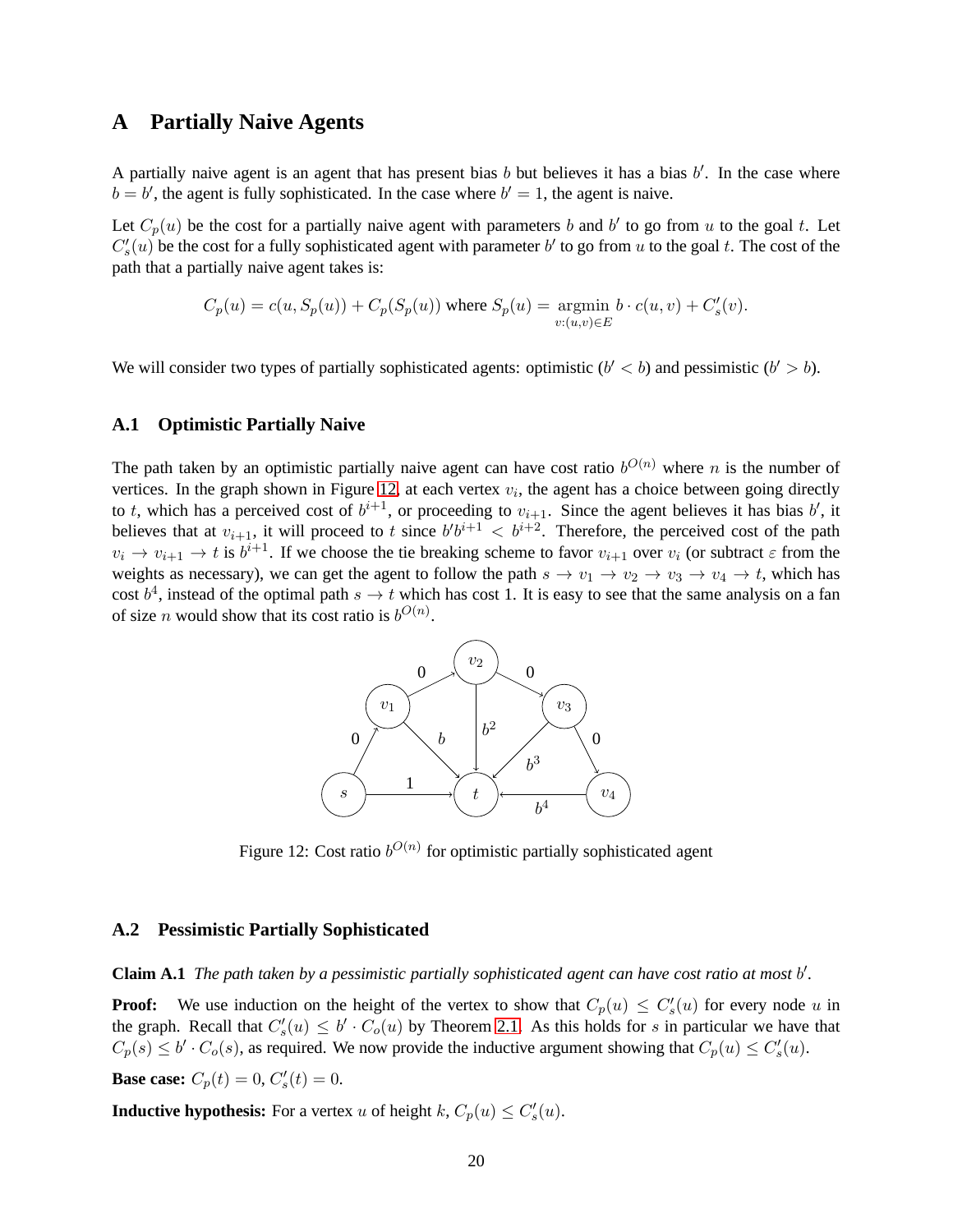**Inductive step:** For a vertex u of height  $k + 1$ , let  $v_p = S_p(u)$  and  $v_{s'} = S'_s(u)$ . Since the partially sophisticated agent chose to go to  $v_p$  and the fully sophisticated agent chose to go to  $v_{s'}$ , we know

$$
b \cdot c(u, v_p) + C'_s(v_p) \le b \cdot c(u, v_{s'}) + C'_s(v_{s'})
$$
  

$$
b' \cdot c(u, v_p) + C'_s(v_p) \ge b' \cdot c(u, v_{s'}) + C'_s(v_{s'})
$$

Subtracting one equation from the other, we have  $(b'-b) \cdot c(u,v_p) \ge (b'-b) \cdot c(u,v_{s'})$  implying that  $c(u, v_p) \geq c(u, v_{s}).$ 

Since  $b \cdot c(u, v_p) + C'_s(v_p) \leq b \cdot c(u, v_{s'}) + C'_s(v_{s'})$  and  $c(u, v_p) \geq c(u, v_{s'})$ , we have that  $c(u, v_p) + c'_s(v_p)$  $C'_s(v_p) \le c(u, v_{s'}) + C'_s(v_{s'})$ . By the induction hypothesis, we have that  $C_p(v_p) \le C'_s(v_p)$ . This implies that  $c(u, v_p) + C_p(v_p) \leq C'_s(u)$ , and hence  $C_p(u) \leq C'_s(u)$ .  $\Box$ 

The example in Figure [13](#page-21-0) shows that this bound is tight.



<span id="page-21-0"></span>Figure 13: Worst case scenario for a pessimistic partially sophisticated agent

#### **A.3 Naive Future-biased Agent**

The following result is about naive agents and not sophisticated ones. However, since the proof follows a similar path to the proofs for the bounds on the cost ratio for sophisticated agents we include it in this paper.

A future-biased agent is a naive agent that has bias  $b < 1$ . Let  $C_f$  be the perceived cost function for a future-biased agent. The decision rule is the same for any naive agent:

$$
S_f(u) = \underset{v:(u,v)\in E}{\text{argmin}} \, b \cdot c(u,v) + C_o(v)
$$

**Claim A.2** *The cost ratio for a future-biased agent is at most*  $\frac{1}{b}$ *.* 

**Proof:** We proceed by induction on the height of the vertex.

**Base case:**  $C_f(t) = 0$ ,  $C_o(t) = 0$ .

**Inductive hypothesis:** For a vertex u of height  $k$ ,  $C_f(u) \leq \frac{1}{b}C_o(u)$ .

**Inductive step:** Consider a vertex u of height  $k + 1$ . Let  $v_f = S_f(u)$  and  $v_o = S_o(u)$ . Since the futurebiased agent chose to go to  $v_f$ , we have that  $b \cdot c(u, v_f) + C_o(v_f) \leq b \cdot c(u, v_o) + C_o(v_o)$ . Using the induction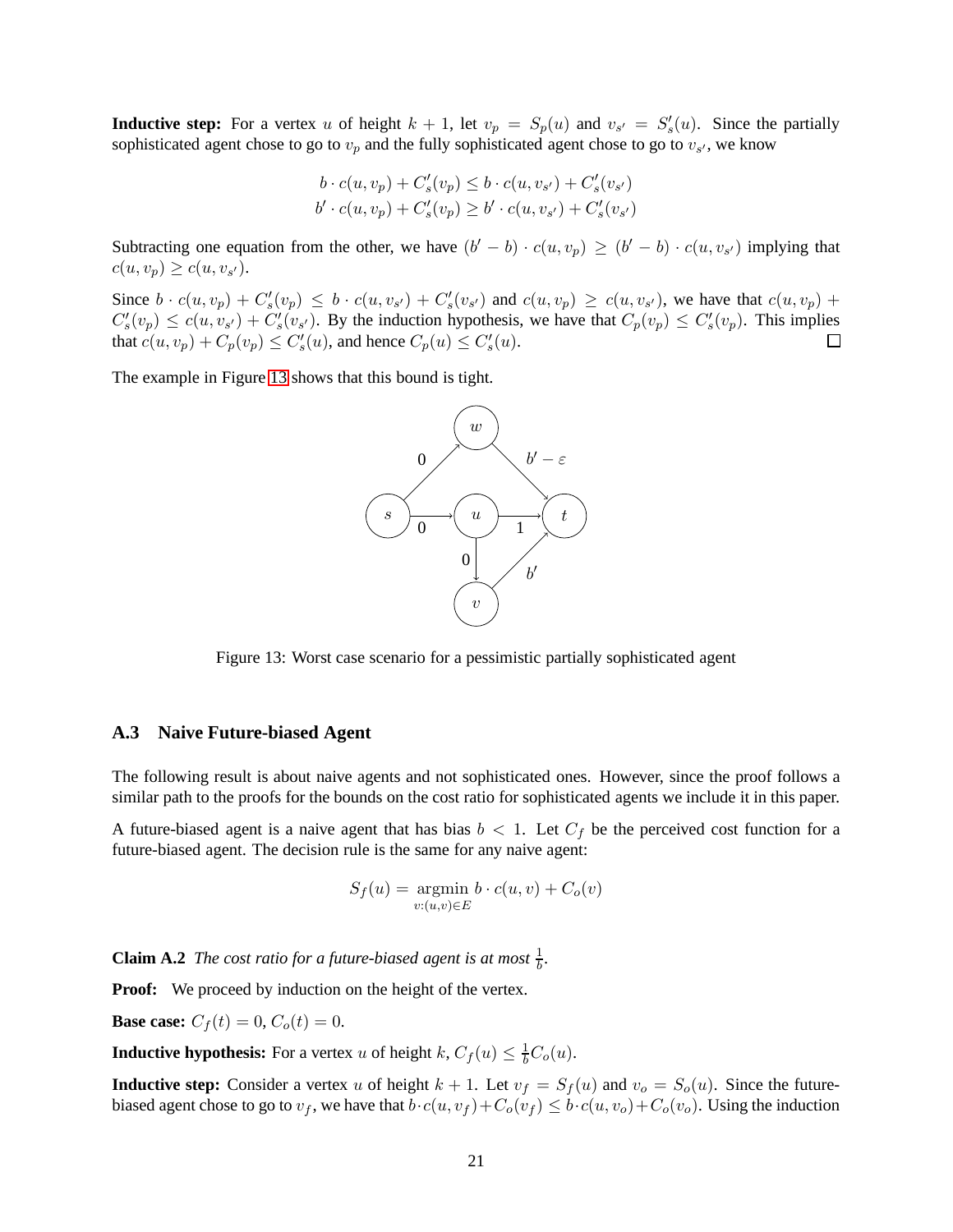hypothesis, which says that  $C_o(v_f) \ge b \cdot C_f(v_f)$ , and because  $b < 1$ , we have that  $b \cdot c(u, v_f) + b \cdot C_f(v_f) \le c(f)$  $C_o(u)$  which implies that  $b \cdot C_f(u) \leq C_o(u)$  as required.

The example in Figure [14](#page-22-1) shows that this bound is tight.



<span id="page-22-1"></span>Figure 14: Worst case scenario for a future-biased agent

### <span id="page-22-0"></span>**B Traversable Rewards**

#### **B.1 Exponential Traversable Paths**

Here, we provide a proof that the graph  $G$  shown in Figure [9](#page-12-2) has exponentially many distinct paths taken by the agent for various values of the reward placed at  $t$ . Recall that for any path in  $G$ , we define the bit string x whose ith bit is 0 if the path contains the direct  $v_i \rightarrow v_{i+1}$  edge and 1 if the path contains the edges  $v_i \rightarrow w_i \rightarrow v_{i+1}.$ 

Number the bits representing x from 0 (least significant bit) to  $n - 1$  (most significant bit). For a number x such that  $0 \le x \le 2^n - 1$ , let  $Q = \{i \mid \text{the } i\text{th bit of } x \text{ is a } 1\}$ . Proceeding by induction from  $n - 1$  to 0, we will show that for a reward of  $2^n + (bc - 2)x$ , if  $i \in Q$ , then agent would be willing to go through  $w_i$ , and if  $i \notin Q$ , then the agent would be willing to go directly to  $v_{i+1}$  from  $v_i$  but not through  $w_i$ .

Let  $x_i$  be the *i*-truncated version of x, meaning that all bits strictly less significant than the *i*th bit are set to 0.

**Case 1:**  $i \in Q$ . Then, the perceived cost of going through  $w_i$  is

$$
b \cdot c \cdot 2^{i} + \sum_{i < j < n, j \in Q} c \cdot 2^{j} + \sum_{i < j < n, j \notin Q} 2^{j} = b \cdot c \cdot 2^{i} + \sum_{i < j < n} 2^{j} + \sum_{i < j < n, j \in Q} (c - 1)2^{j}
$$
\n
$$
= b \cdot c \cdot 2^{i} + 2^{n} - 2^{i+1} + (c - 1)x_{i+1}
$$
\n
$$
= 2^{n} + (bc - 2)2^{i} + (bc - 2)x_{i+1} \quad \text{(because } 1 + c = bc)
$$
\n
$$
= 2^{n} + (bc - 2)x_{i}
$$
\n
$$
\leq 2^{n} + (bc - 2)x
$$

Therefore, if  $i \in Q$ , then the agent is willing to go to  $w_i$ . Because  $c \leq b$  (and we can break ties by always choosing  $w_i$  over  $v_{i+1}$ ), at  $v_i$ , the agent will choose to go to  $w_i$ .

**Case 2:**  $i \notin Q$ . Then, the perceived cost of going through  $w_i$  is again  $2^n + (bc - 2)2^i + (bc - 2)x_{i+1}$ .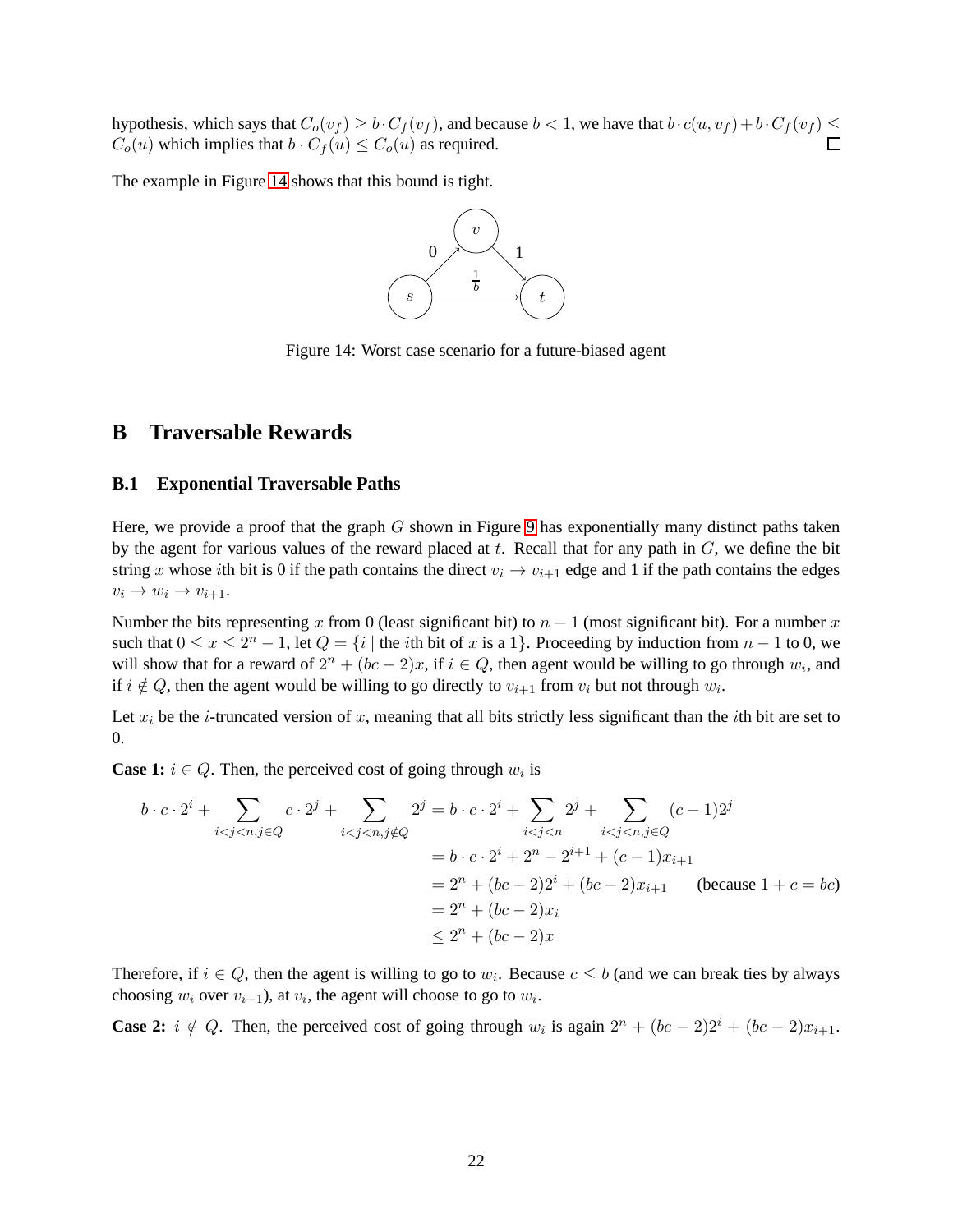However,

$$
x = \sum_{0 \le j \le i, j \in Q} 2^{j} + x_{i+1}
$$
  
= 
$$
\sum_{0 \le j < i, j \in Q} 2^{j} + x_{i+1}
$$
  

$$
\le \sum_{j=0}^{i-1} 2^{j} + x_{i+1}
$$
  

$$
< 2^{i} + x_{i+1}
$$

Therefore, the perceived cost of going through  $w_i$  is

$$
2^{n} + (bc - 2)(2^{i} + x_{i+1}) > 2^{n} + (bc - 2)x
$$

and thus, the agent would not be willing to go through  $w_i$ . The perceived cost of going directly from  $v_i$  to  $v_{i+1}$ , however, is

$$
b \cdot 2^{i} + 2^{n} - 2^{i+1} + (c-1)x_{i+1} = 2^{n} + (b-2)2^{i} + (bc-2)x_{i+1}
$$
  
< 
$$
< 2^{n} + (bc-2)x
$$
 (because  $b < 2$ )

In either case, the agent follows the path corresponding to the binary representation of  $x$ . Thus, by induction, for a reward of  $2^n + (bc - 2)x$ , the agent must follow this path.

Since every number between 0 and  $2<sup>n</sup> - 1$  can be represented by paths in this graph, under these conditions, there are an exponential number of different paths that the agent takes as the reward varies.

<span id="page-23-0"></span>It is interesting to note that the only way we can have  $b = c$  is to set them both to the golden ratio  $\phi$ .

### **B.2 Ratio between Internal Rewards and Edge Deletion**



<span id="page-23-1"></span>Figure 15: G such that  $2R_d \approx R_i$ 

Consider the graph in Figure [15.](#page-23-1) Let  $R_d$  be the minimal reward required if the agent can delete edges from the graph, and let  $R_i$  be the minimal reward required if the agent can distribute the reward internally. Then, we make the following definitions:

$$
y_i = \left(\frac{b}{b-1}\right)^i
$$

$$
p_i = y_i + \frac{p_{i-1}}{2}
$$

$$
p_1 = \frac{(b+1)y_i}{2}
$$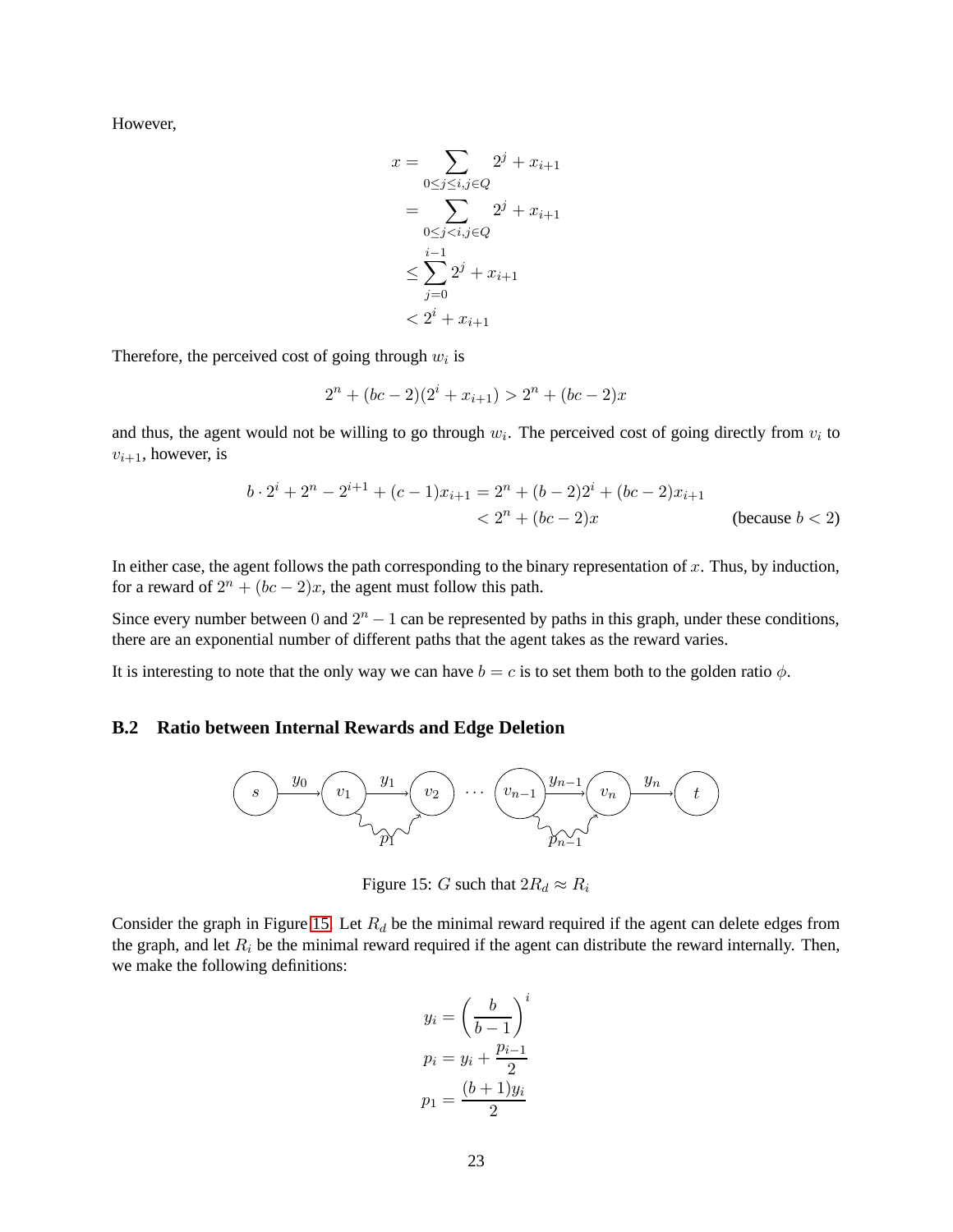The curved paths represent paths made up by a seriew of low-weight edges, such that the perceived cost is equal (within a factor of  $\varepsilon$ ) to the true cost. From each  $v_i$ , the perceived cost of taking the direct edge to  $v_{i+1}$  is  $by_i$ , while the perceived cost of taking the longer path is  $p_i$ . If deletion is allowed, then from each  $v_i$ (and s), the perceived cost of the optimal path with deletion is  $R_d = b \left( \frac{b}{b-1} \right)$  $\left(\frac{b}{b-1}\right)^n$ . However, by only allowing

internal reward placement, since the perceived cost of following the  $(v_n, t)$  edge is  $b \left( \frac{b}{b_n} \right)$  $\left(\frac{b}{b-1}\right)^n$ , meaning that the agent must place that much reward just on the last edge. Consider each vertex inductively backwards from  $v_n$  – in order to motivate the agent to get from  $v_i$  to  $v_{i+1}$ , we can either place enough reward on the direct edge to bring the perceived cost down below  $p_i$ , or we can allow the agent to take the longer bypass sequence of edges. However, if it takes the longer sequence, this adds  $p_i - y_i$  to the total cost to the path, meaning that the overall reward required is increased by  $p_i - y_i$ . Since the reward required to bring the perceived cost of following the optimal path down to  $p_i$  is  $by_i - p_i$ , we choose  $p_i$  so as to make the agent indifferent to both choices. Let  $D_i$  be the amount of additional reward needed to motivate the agent to get past  $v_i$ . Then, we have  $D_i = by_i - p_i = p_i - y_i + D_{i-1} = \sum_{j=1}^{i} (p_i - y_i)$ .

First, we observe that if we place reward of  $by_i - p_i$  on the direct  $(v_i, v_{i+1})$  edge, then this is enough to motivate the agent to get past  $v_i$ . This is because if the agent follows every bypass before  $v_i$ , it incurs an additional cost of  $\sum_{j=1}^{i-1}(p_i-y_i)=D_{i-1}$ . Since by definition  $by_i-p_i=D_i=p_i-y_i+D_{i-1}$ , the additional reward placed on the optimal  $(v_i, v_{i-1})$  edge is enough to motivate the agent to take all the bypasses up to  $v_{i-1}$ . However, if instead we place a reward of  $p_i - y_i$  on the bypass from  $v_i$  to  $v_{i+1}$ , from any vertex before  $v_i$ , the perceived cost of the path is the same as it would be if the agent took the optimal  $(v_i, v_{i+1})$  edge. Thus, inductively, the agent still has to be motivated to get to  $v_{i-1}$ , which by induction takes an additional reward of  $D_{i-1}$ . Therefore, we want the agent to be indifferent between motivating the direct edge and motivating the bypass, meaning

$$
by_{i} - p_{i} = p_{i} - y_{i} + D_{i-1}
$$

$$
(b+1)y_{i} = 2p_{i} + by_{i-1} - p_{i-1}
$$

$$
(b+1)y_{i} = 2p_{i} + b\left(\frac{b-1}{b}\right)y_{i} - p_{i-1}
$$

$$
y_{i}(b+1-(b-1)) + p_{i-1} = 2p_{i}
$$

$$
y_{i} + \frac{p_{i-1}}{2} = p_{i}
$$

which matches the above definition. Furthermore,

$$
by_1 - p_1 = p_1 - y_1
$$
  
(b + 1)y<sub>1</sub> = 2p<sub>1</sub>  

$$
\frac{(b+1)y_1}{2} = p_1
$$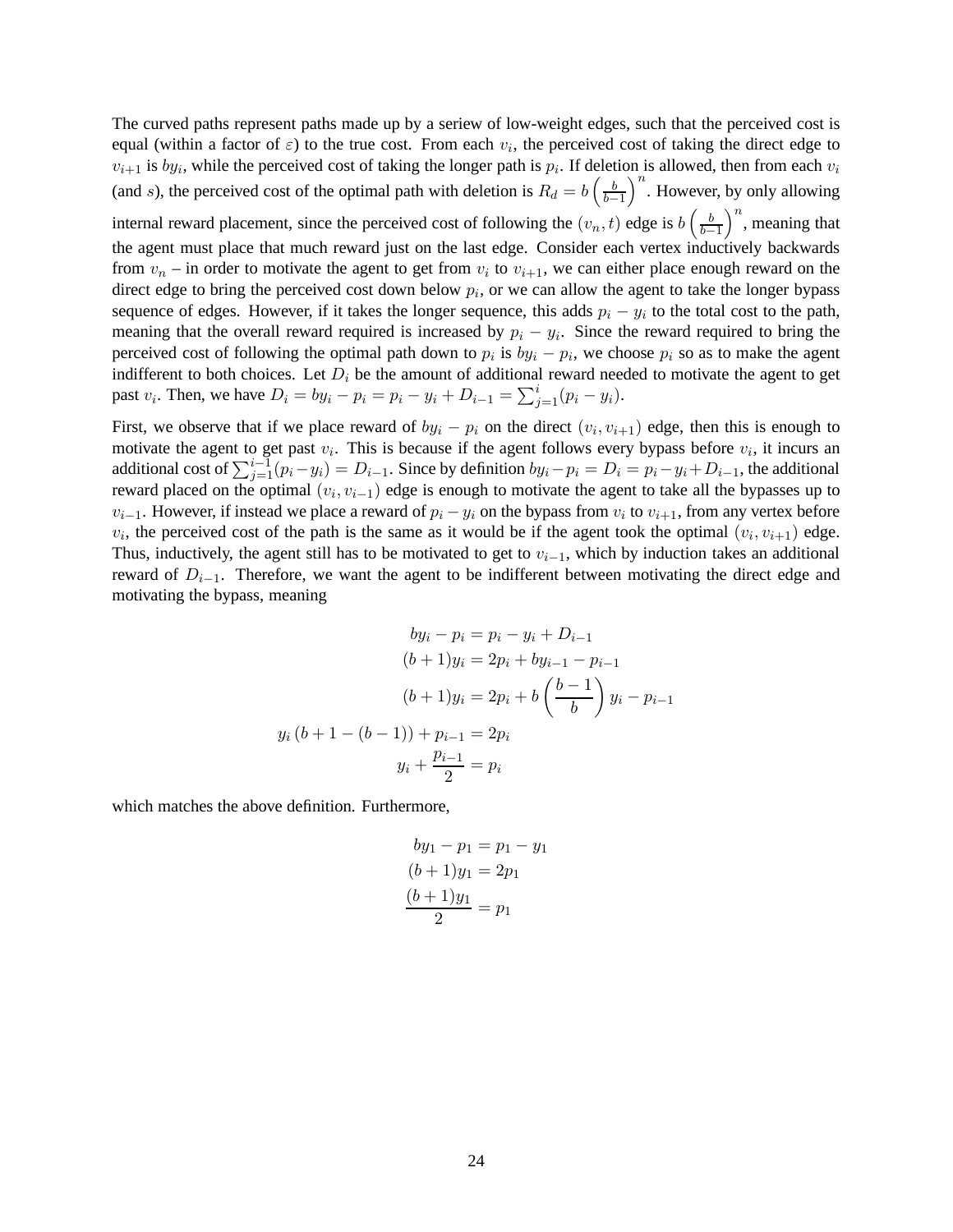Thus, we can explicitly solve for  $p_i$ :

$$
p_i = \frac{(b+1)b}{(b-1)2^i} + \sum_{j=2}^i \left(\frac{b}{b-1}\right)^j 2^{j-i}
$$
  
=  $\frac{(b+1)b}{(b-1)2^i} + 2^{-i} \left(\frac{2b}{b-1}\right) \sum_{j=1}^{i-1} \left(\frac{2b}{b-1}\right)^j$   
=  $\frac{(b+1)b}{(b-1)2^i} + 2^{-i} \left(\frac{2b}{b-1}\right)^2 \left(\frac{\left(\frac{2b}{b-1}\right)^{i-1} - 1}{\frac{2b}{b-1} - 1}\right)$   
=  $\frac{(b+1)b}{(b-1)2^i} + 2^{-i+2} \left(\frac{b}{b-1}\right)^2 \left(\frac{\left(\frac{2b}{b-1}\right)^{i-1} - 1}{\frac{b+1}{b-1}}\right)$   
=  $\frac{(b+1)b}{(b-1)2^i} + \left(\frac{b^2}{2^{i-2}(b+1)(b-1)}\right) \left(\left(\frac{2b}{b-1}\right)^{i-1} - 1\right)$ 

Using this, we have

$$
D_i = by_i - p_i
$$
  
=  $b \left(\frac{b}{b-1}\right)^i - \frac{(b+1)b}{(b-1)2^i} - \left(\frac{b^2}{2^{i-2}(b+1)(b-1)}\right) \left(\left(\frac{2b}{b-1}\right)^{i-1} - 1\right)$   
=  $\left(\frac{b}{b-1}\right)^i \left(b - \frac{2b}{b+1}\right) + \frac{b}{2^i} \left(\frac{4b}{b^2 - 1} - \frac{b+1}{b-1}\right)$   
=  $\left(\frac{b}{b-1}\right)^i \left(\frac{b^2 - b}{b+1}\right) + \frac{b}{2^i} \left(\frac{-b^2 + 2b - 1}{b^2 - 1}\right)$   
=  $\left(\frac{b}{b-1}\right)^i \left(\frac{b(b-1)}{b+1}\right) - \frac{b}{2^i} \left(\frac{b-1}{b+1}\right)$   
=  $\frac{b(b-1)}{b+1} \left(\left(\frac{b}{b-1}\right)^i - \frac{1}{2^i}\right)$ 

Since  $D_{n-1}$  is the additional reward required to get the agent past the first  $n-1$  vertices, we have  $R_i =$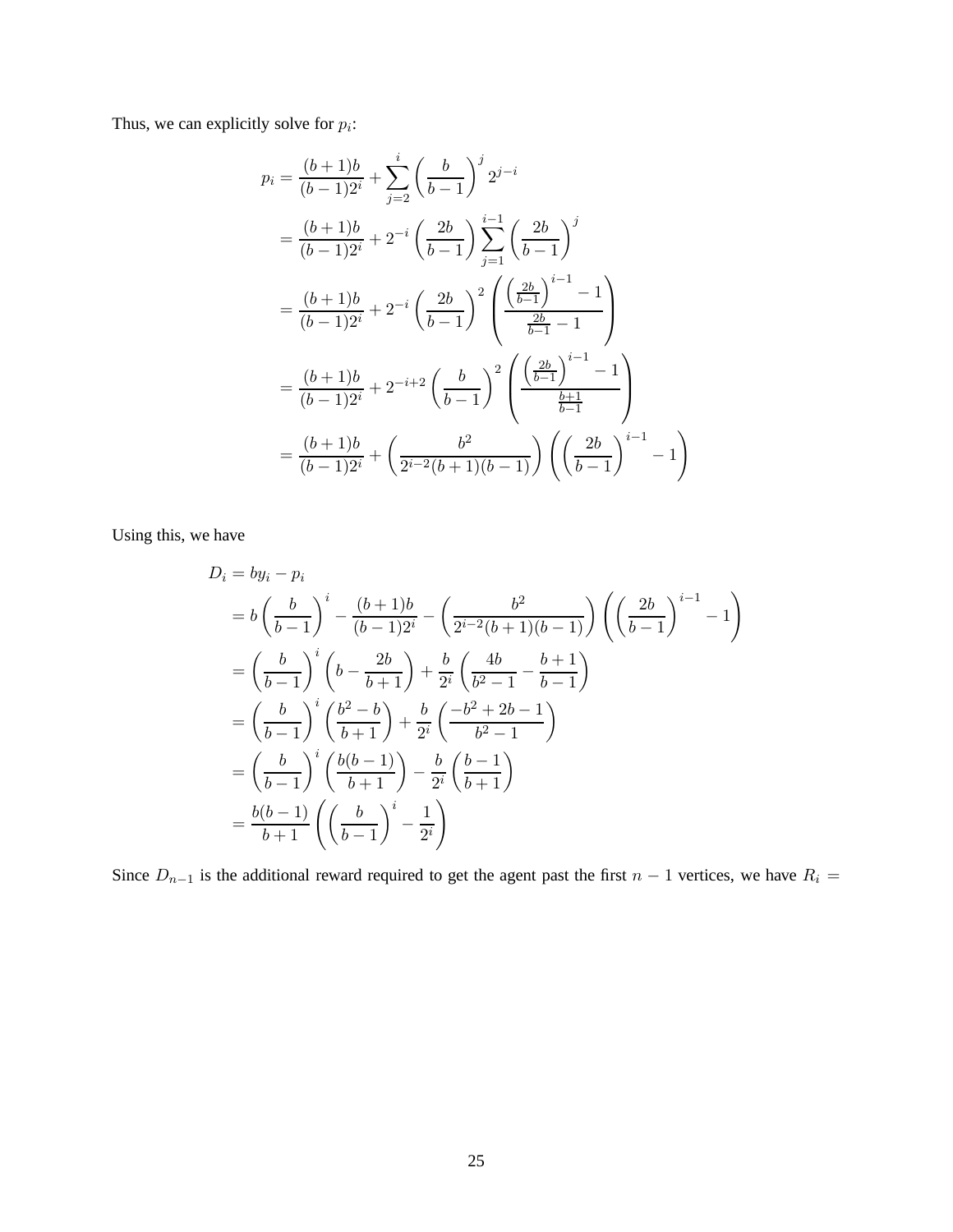$b\left(\frac{b}{b-}\right)$  $\left(\frac{b}{b-1}\right)^n + D_{n-1}$ . This makes the ratio

$$
\frac{R_i}{R_d} = \frac{b\left(\frac{b}{b-1}\right)^n + D_{n-1}}{b\left(\frac{b}{b-1}\right)^n} \\
= 1 + \frac{\frac{b(b-1)}{b+1}\left(\left(\frac{b}{b-1}\right)^{n-1} - \frac{1}{2^{n-1}}\right)}{b\left(\frac{b}{b-1}\right)^n} \\
= 1 + \left(\frac{b-1}{b+1}\right)\left(\frac{b-1}{b}\right) - 2\left(\frac{b-1}{2b}\right)^n \\
= 1 + \left(\frac{(b-1)^2}{b(b+1)}\right) - 2\left(\frac{b-1}{2b}\right)^n
$$

For large enough  $b$  and  $n$ , this ratio approaches 2.

### <span id="page-26-0"></span>**C Commitment Devices**

#### **C.1 Planning Agents**

We consider the "planning agent" described in Section [4.1.](#page-16-0) First, we observe that the agent would never place on a reward on an edge that it would not traverse. Since the agent is sophisticated, it knows exactly which path it will take through a graph, and thus the path would not be affected by increasing the reward on an edge that the agent knows it will not take.

Let  $R_o(s)$  and  $R_s(s)$  denote the rewards achieved by the optimal and sophisticated agents respectively through the graph. Let  $R_p(s)$  denote the reward achieved by a sophisticated agent which is allowed to have this planning phase. Let  $B$  be the total reward that the planning agent distributes along the edges.

**Claim C.1** *The amount of additional reward a planning agent can add to the graph is at most the difference between the optimal reward and the reward received by a standard sophisticated agent divided by b − 1. In other words,*

$$
B \le \frac{R_o(s) - R_s(s)}{b - 1}
$$

**Proof:** Since the perceived cost of taking on a cost of B during the planning phase is  $b \cdot B$ , we know that the planning agent must get a reward of at least  $R_s(s) + b \cdot B$ . However, we know that  $R_p(s) \leq R_o(s) + B$ , since the best the planning agent can do is follow the optimal path and reclaim the reward of  $B$  that it put along the edges. Thus,

$$
R_o(s) + B \ge R_p(s)
$$
  
\n
$$
\ge R_s(s) + b \cdot B
$$
  
\n
$$
R_o(s) - R_s(s) \ge (b - 1)B
$$
  
\n
$$
\frac{R_o(s) - R_s(s)}{b - 1} \ge B
$$

 $\Box$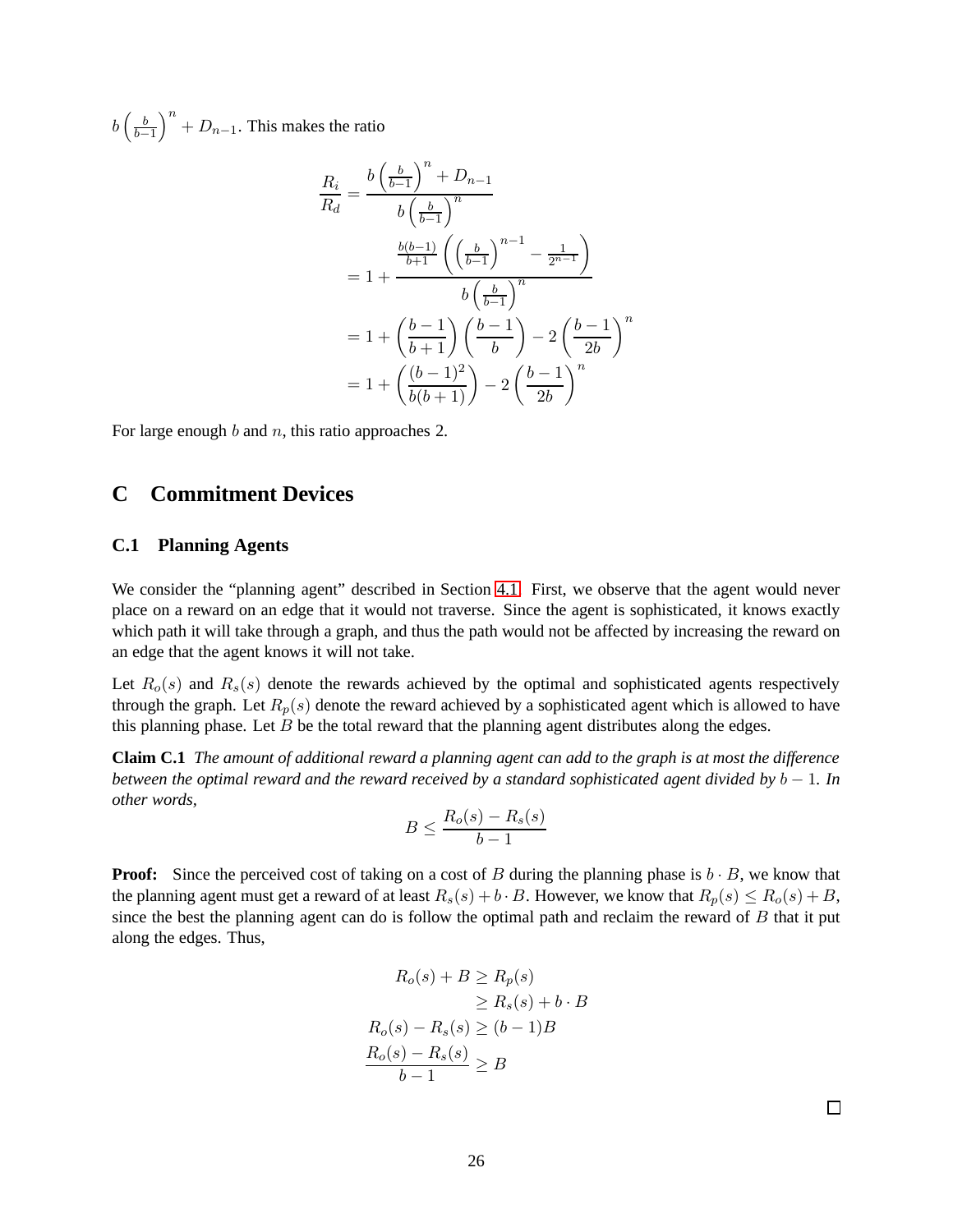**Claim C.2** *There are graphs for which a planning agent has an exponentially bad reward ratio.*

**Proof:** Consider the graph in Figure [16,](#page-27-1) with  $x_i = \left(\frac{b(b-1)}{2b-1}\right)$  $\left(\frac{2b-1}{2b-1}\right)^i$ . We will show that it is impossible for a planning agent to take any path other than  $s \to t$ .

Assume towards contradiction that there is some k such that the planning agent can take the path  $s \to v_1 \to$  $\cdots \rightarrow v_k \rightarrow t$ . This means that the agent will receive a reward of  $x_k + B$ . However, since the perceived cost of adding a reward of B to the graph is  $b \cdot B$  during the planning phase, we know

$$
R_s(s) + b \cdot B \le x_k + B
$$
  

$$
B \le \frac{x_k - 1}{b - 1}
$$
 (R<sub>s</sub>(s) = 1)

However, in order to motivate the agent to go from  $v_{k-1}$  to  $v_k$ , the perceived reward of  $v_{k-1} \to t$  must be less than the perceived reward of  $v_{k-1} \to v_k \to t$ . Let  $B_k$  be the reward placed on the  $v_{k-1} \to v_k$  edge. This means

$$
bx_{k-1} \leq b \cdot B_k + x_k
$$
  
\n
$$
\leq b \cdot B + x_k
$$
  
\n
$$
\leq b \left(\frac{x_k - 1}{b - 1}\right) + x_k
$$
  
\n
$$
= \left(\frac{2b - 1}{b - 1}\right) x_k - \frac{b}{b - 1}
$$
  
\n
$$
x_{k-1} \leq \left(\frac{2b - 1}{b(b - 1)}\right) x_k - \frac{b}{b - 1}
$$

This is a contradiction because by definition,  $x_{k-1} = \left(\frac{2b-1}{b(b-1)}\right)x_k$ . Thus, the agent cannot reach  $x_k$  for any  $k \geq 1$ , so it can only take the path  $s \to t$ .



<span id="page-27-1"></span>Figure 16: Exponentially bad reward ratio for planning agent.

 $\Box$ 

### <span id="page-27-0"></span>**C.2 Zero-Reward Edges**

We consider the second commitment device described in Section [4.1,](#page-16-0) by which an agent can add edges of reward zero to the graph.